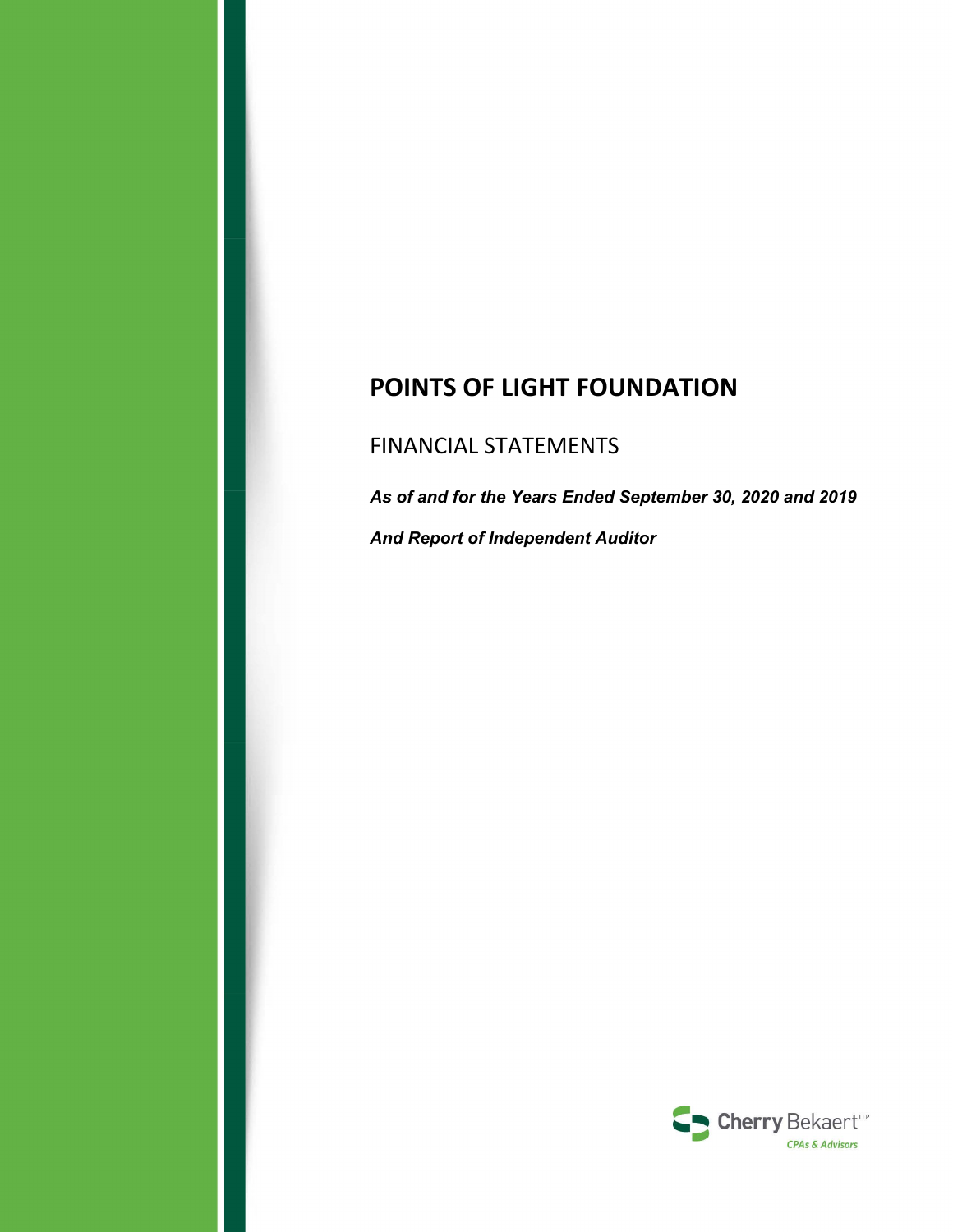# **FINANCIAL STATEMENTS**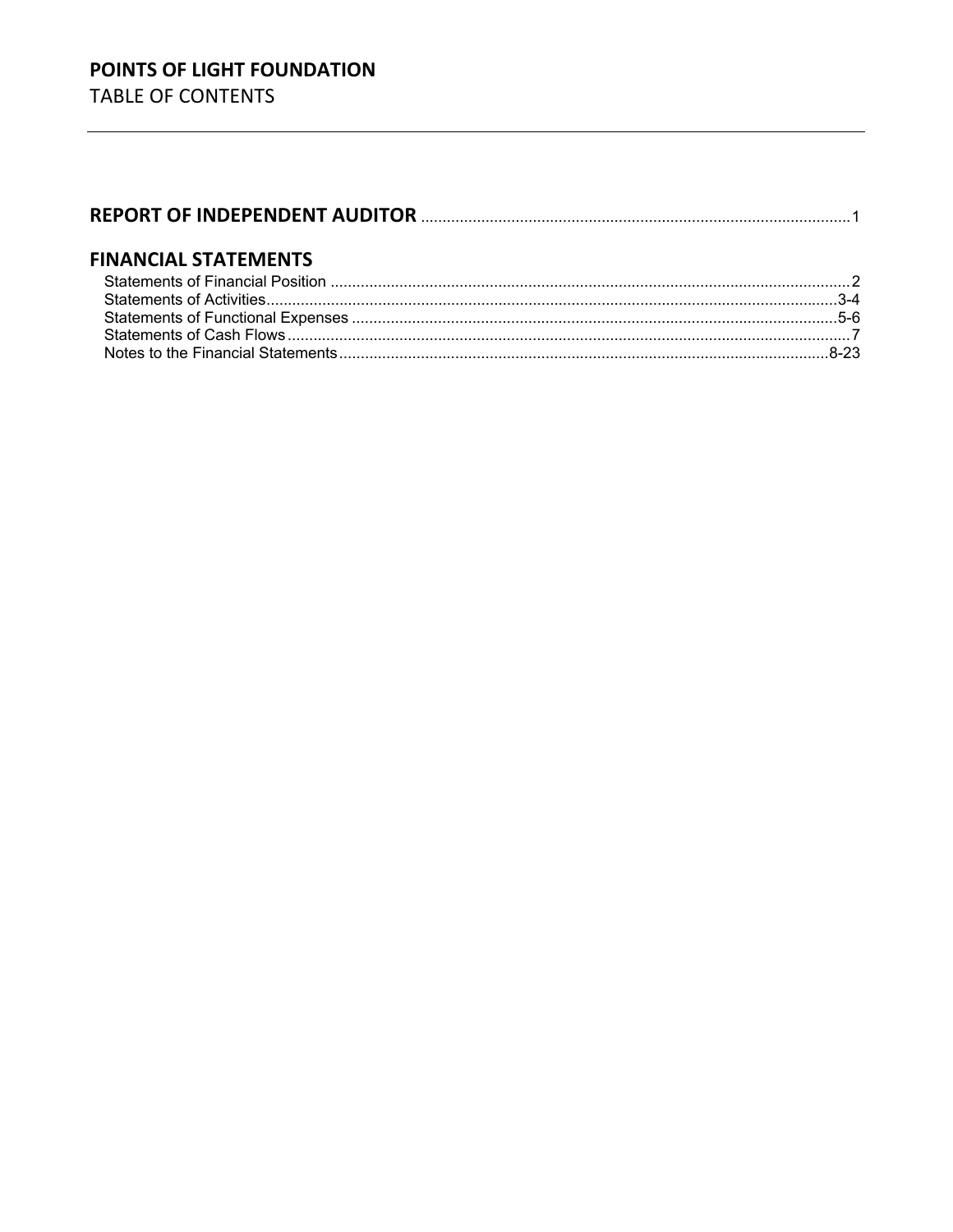

### **Report of Independent Auditor**

The Board of Directors Points of Light Foundation Atlanta, Georgia

#### **Report on the Financial Statements**

We have audited the financial statements of Points of Light Foundation (the "Foundation") (a Delaware nonprofit organization), which comprise the statements of financial position as of September 30, 2020 and 2019, and the related statements of activities, functional expenses, and cash flows for the years then ended, and the related notes to the financial statements.

#### **Management's Responsibility for the Financial Statements**

Management is responsible for the preparation and fair presentation of these financial statements in accordance with accounting principles generally accepted in the United States of America; this includes the design, implementation, and maintenance of internal control relevant to the preparation and fair presentation of financial statements that are free from material misstatement, whether due to fraud or error.

#### **Auditor's Responsibility**

Our responsibility is to express an opinion on these financial statements based on our audits. We conducted our audits in accordance with auditing standards generally accepted in the United States of America. Those standards require that we plan and perform the audit to obtain reasonable assurance about whether the financial statements are free from material misstatement.

An audit involves performing procedures to obtain audit evidence about the amounts and disclosures in the financial statements. The procedures selected depend on the auditor's judgment, including the assessment of the risks of material misstatement of the financial statements, whether due to fraud or error. In making those risk assessments, the auditor considers internal control relevant to the Foundation's preparation and fair presentation of the financial statements in order to design audit procedures that are appropriate in the circumstances, but not for the purpose of expressing an opinion on the effectiveness of the Foundation's internal control. Accordingly, we express no such opinion. An audit also includes evaluating the appropriateness of accounting policies used and the reasonableness of significant accounting estimates made by management, as well as evaluating the overall presentation of the financial statements.

We believe that the audit evidence we have obtained is sufficient and appropriate to provide a basis for our audit opinion.

#### **Opinion**

In our opinion, the financial statements referred to above present fairly, in all material respects, the financial position of the Foundation as of September 30, 2020 and 2019, and the changes in its net assets and its cash flows for the years then ended in accordance with accounting principles generally accepted in the United States of America.

Cherry Bekaert LLP

April 16, 2021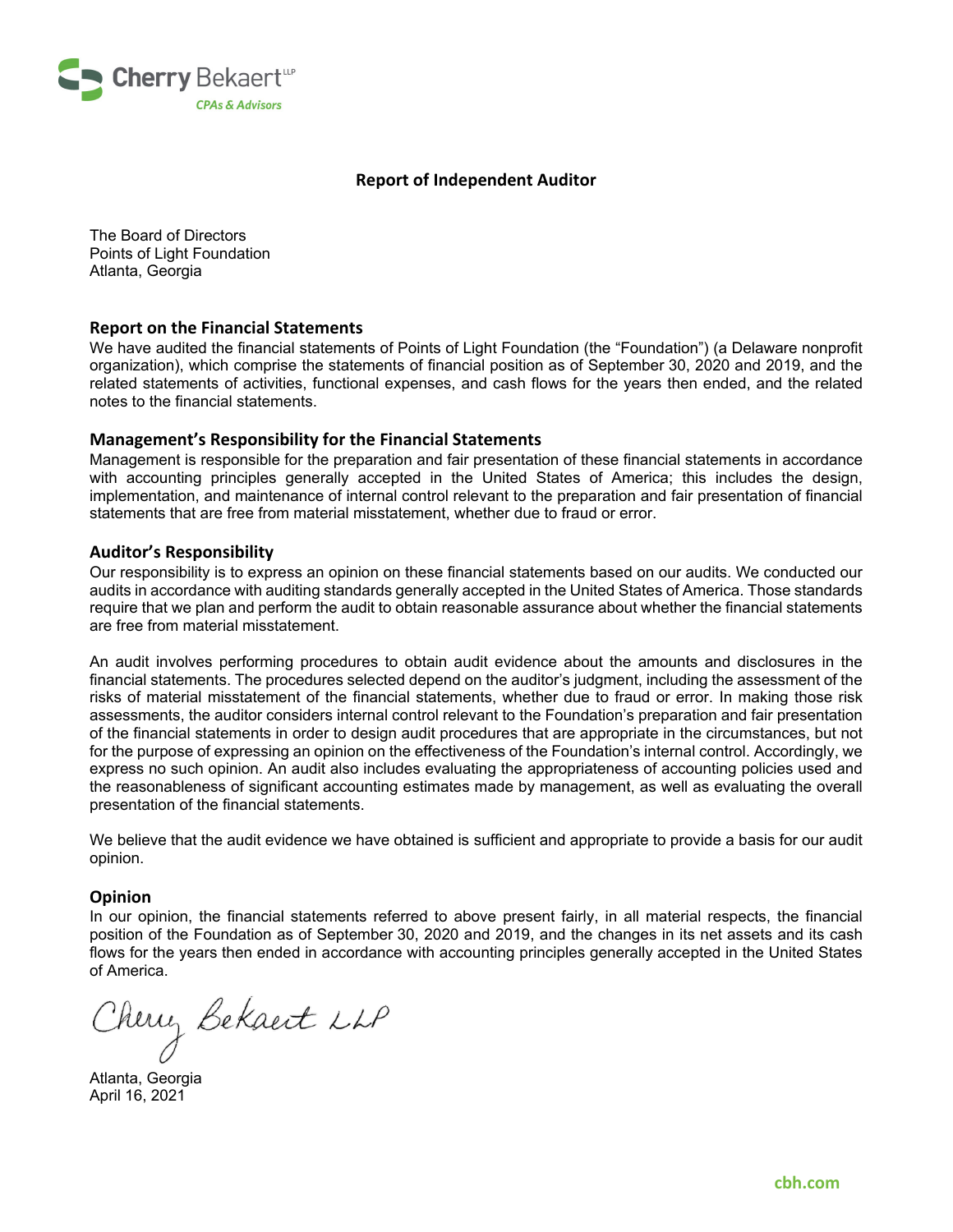# **POINTS OF LIGHT FOUNDATION**

# STATEMENTS OF FINANCIAL POSITION

*SEPTEMBER 30, 2020 AND 2019*

| <b>ASSETS</b>                            | 2020             | 2019             |
|------------------------------------------|------------------|------------------|
| <b>Current Assets:</b>                   |                  |                  |
| Cash and cash equivalents                | \$<br>3,595,772  | \$<br>1,822,554  |
| Contributions receivable, net            | 199,347          | 243,000          |
| Accounts receivable, net                 | 106,393          | 863,234          |
| Prepaid expenses and other assets        | 1,066,677        | 248,904          |
| <b>Total Current Assets</b>              | 4,968,189        | 3,177,692        |
| <b>Noncurrent Assets:</b>                |                  |                  |
| Investments                              | 8,786,864        | 8,430,572        |
| Contributions receivable, net            |                  | 43,974           |
| Property and equipment, net              | 3,187,454        | 3,062,678        |
| <b>Total Assets</b>                      | \$<br>16,942,507 | \$<br>14,714,916 |
| <b>LIABILITIES AND NET ASSETS</b>        |                  |                  |
| <b>Current Liabilities:</b>              |                  |                  |
| Accounts payable                         | \$<br>338,995    | \$<br>523,319    |
| Accrued expenses                         | 799,812          | 1,046,981        |
| Line of credit                           |                  | 504,376          |
| Loan payable, current                    | 91,863           | 89,602           |
| Notes payable, current                   | 64,179           | 60,450           |
| Deferred revenue                         | 5,710,821        | 4,548,766        |
| <b>Total Current Liabilities</b>         | 7,005,670        | 6,773,494        |
| <b>Noncurrent Liabilities:</b>           |                  |                  |
| Paycheck Protection Program Ioan         | 1,228,773        |                  |
| Loan payable, net of current portion     | 948,416          | 1,023,021        |
| Notes payable, net of current portion    | 1,633,555        | 1,697,742        |
| <b>Total Liabilities</b>                 | 10,816,414       | 9,494,257        |
| Net Assets (Deficits):                   |                  |                  |
| <b>Without Donor Restrictions:</b>       |                  |                  |
| Net investment in property and equipment | 2.147.175        | 1,950,055        |
| Undesignated                             | (3,593,076)      | (3,514,497)      |
| <b>Total Without Donor Restrictions</b>  | (1,445,901)      | (1, 564, 442)    |
| <b>With Donor Restrictions:</b>          |                  |                  |
| Subject to purpose or time restrictions  | 649,609          | 70,080           |
| Endowments                               | 6,922,385        | 6,715,021        |
| <b>Total With Donor Restrictions</b>     | 7,571,994        | 6,785,101        |
| <b>Total Net Assets</b>                  | 6,126,093        | 5,220,659        |
| <b>Total Liabilities and Net Assets</b>  | \$<br>16,942,507 | \$<br>14,714,916 |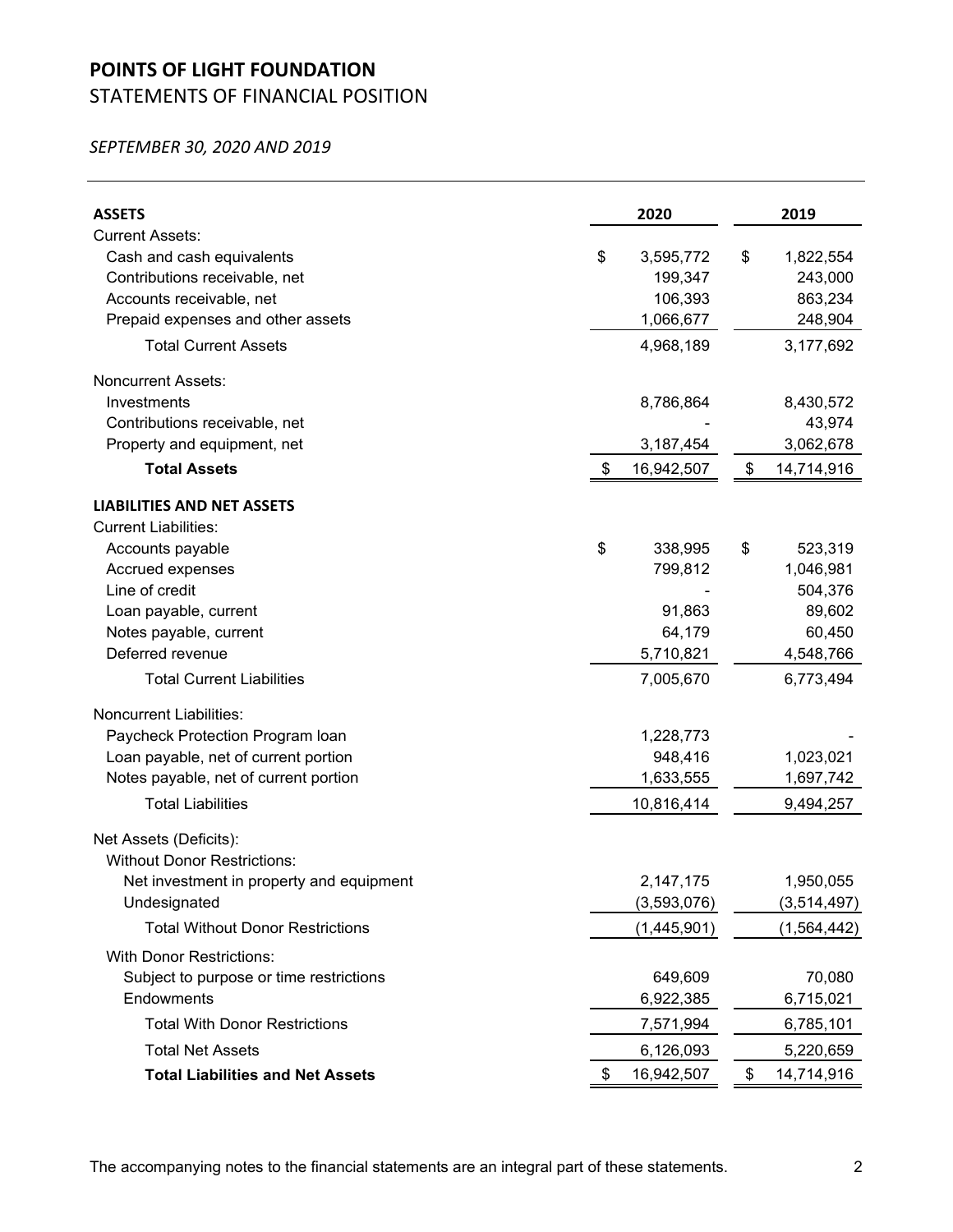# **POINTS OF LIGHT FOUNDATION** STATEMENT OF ACTIVITIES

|                                       | <b>Without Donor</b><br><b>Restrictions</b> | <b>With Donor</b><br><b>Restrictions</b> | <b>Total</b>    |
|---------------------------------------|---------------------------------------------|------------------------------------------|-----------------|
| Revenue, Support, and Gains:          |                                             |                                          |                 |
| Corporate partnership revenue         | \$<br>6,751,415                             | \$                                       | \$<br>6,751,415 |
| Program service revenue               | 1,193,070                                   |                                          | 1,193,070       |
| Annual conference revenue             | 951,189                                     |                                          | 951,189         |
| Membership dues                       | 904,193                                     |                                          | 904,193         |
| Contributions                         | 740,674                                     | 2,539,167                                | 3,279,841       |
| Donated goods and services            | 235,090                                     |                                          | 235,090         |
| Investment return, net                | 136,871                                     | 522,364                                  | 659,235         |
| Special event revenue                 | 1,553,758                                   |                                          | 1,553,758       |
| Other revenue                         | 46,138                                      |                                          | 46,138          |
| Net assets released from restrictions | 2,274,638                                   | (2, 274, 638)                            |                 |
| Total Revenue, Support, and Gains     | 14,787,036                                  | 786,893                                  | 15,573,929      |
| Expenses:<br>Program Expenses:        |                                             |                                          |                 |
| Corporate solutions                   | 2,478,362                                   |                                          | 2,478,362       |
| Capacity building                     | 2,489,459                                   |                                          | 2,489,459       |
| Recognition, youth and family         | 3,721,747                                   |                                          | 3,721,747       |
| Other program expenses                | 495,966                                     |                                          | 495,966         |
| <b>Total Program Expenses</b>         | 9,185,534                                   |                                          | 9,185,534       |
| <b>Supporting Expenses:</b>           |                                             |                                          |                 |
| Management and general                | 4,305,408                                   |                                          | 4,305,408       |
| <b>Fundraising expenses</b>           | 1,177,553                                   |                                          | 1,177,553       |
| <b>Total Supporting Expenses</b>      | 5,482,961                                   |                                          | 5,482,961       |
| <b>Total Expenses</b>                 | 14,668,495                                  |                                          | 14,668,495      |
| Change in net assets                  | 118,541                                     | 786,893                                  | 905,434         |
| Net assets, beginning of year         | (1, 564, 442)                               | 6,785,101                                | 5,220,659       |
| Net assets, end of year               | \$<br>(1,445,901)                           | \$<br>7,571,994                          | \$<br>6,126,093 |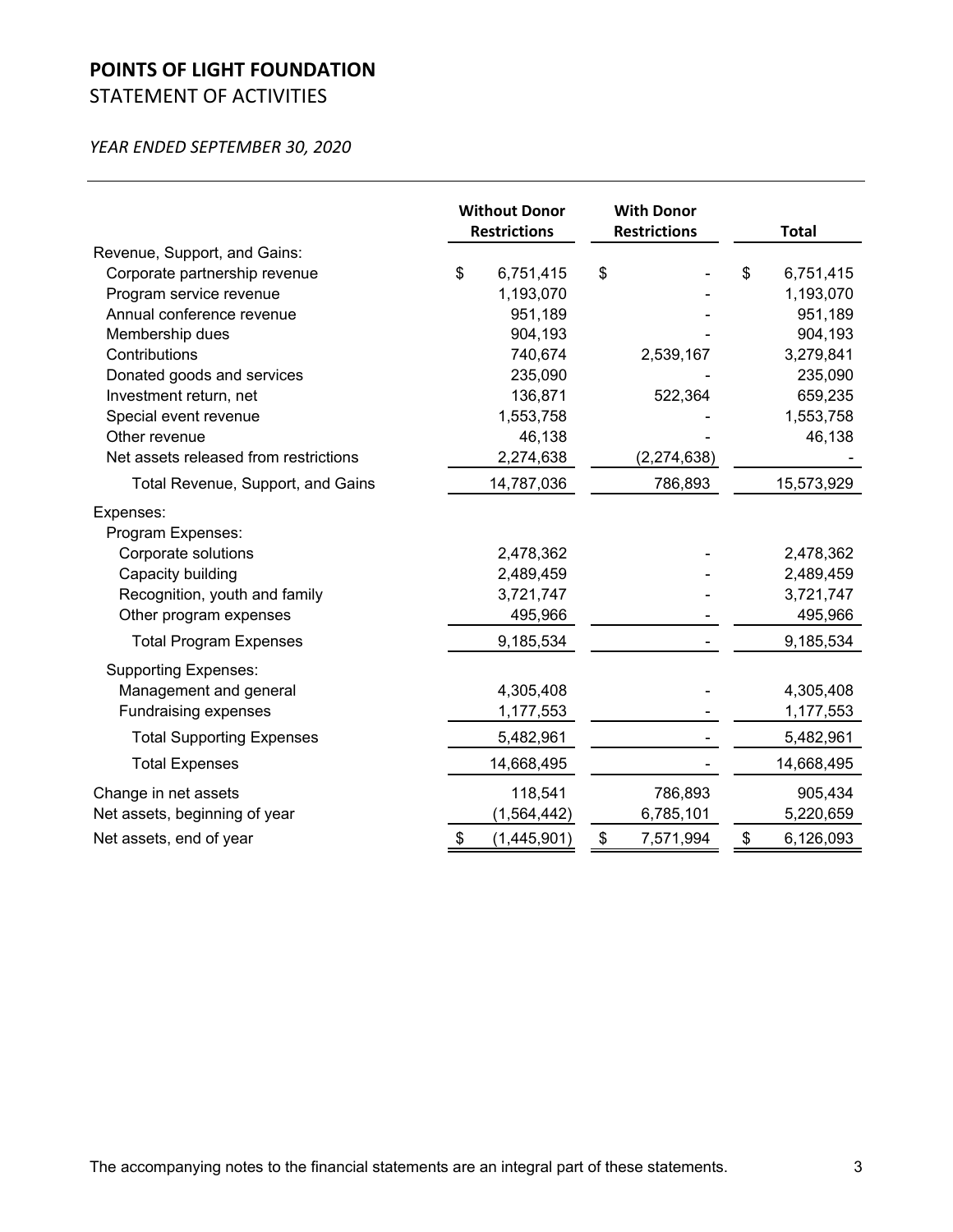# **POINTS OF LIGHT FOUNDATION** STATEMENT OF ACTIVITIES

|                                   | <b>Without Donor</b><br><b>Restrictions</b> |               | <b>With Donor</b><br><b>Restrictions</b> |                | <b>Total</b> |
|-----------------------------------|---------------------------------------------|---------------|------------------------------------------|----------------|--------------|
| Revenue, Support, and Gains:      |                                             |               |                                          |                |              |
| Corporate partnership revenue     | \$                                          | 10,536,188    | \$                                       | \$             | 10,536,188   |
| Program service revenue           |                                             | 1,451,934     |                                          |                | 1,451,934    |
| Annual conference revenue         |                                             | 1,859,065     |                                          |                | 1,859,065    |
| Membership dues                   |                                             | 885,603       |                                          |                | 885,603      |
| Federal grant revenue             |                                             | 9,734         |                                          |                | 9,734        |
| Contributions                     |                                             | 1,546,242     | 70,080                                   |                | 1,616,322    |
| Donated goods and services        |                                             | 320,957       |                                          |                | 320,957      |
| Investment return, net            |                                             | 44,547        | 167,668                                  |                | 212,215      |
| Special event revenue             |                                             | 2,833,585     |                                          |                | 2,833,585    |
| Total Revenue, Support, and Gains |                                             | 19,487,855    | 237,748                                  |                | 19,725,603   |
| Expenses:<br>Program Expenses:    |                                             |               |                                          |                |              |
| Corporate solutions               |                                             | 5,406,125     |                                          |                | 5,406,125    |
| Capacity building                 |                                             | 4,185,657     |                                          |                | 4,185,657    |
| Recognition, youth and family     |                                             | 3,819,375     |                                          |                | 3,819,375    |
| Other program expenses            |                                             | 688,315       |                                          |                | 688,315      |
| <b>Total Program Expenses</b>     |                                             | 14,099,472    |                                          |                | 14,099,472   |
| <b>Supporting Expenses:</b>       |                                             |               |                                          |                |              |
| Management and general            |                                             | 3,817,226     |                                          |                | 3,817,226    |
| <b>Fundraising expenses</b>       |                                             | 604,183       |                                          |                | 604,183      |
| <b>Total Supporting Expenses</b>  |                                             | 4,421,409     |                                          |                | 4,421,409    |
| <b>Total Expenses</b>             |                                             | 18,520,881    |                                          |                | 18,520,881   |
| Change in net assets              |                                             | 966,974       | 237,748                                  |                | 1,204,722    |
| Net assets, beginning of year     |                                             | (2,531,416)   | 6,547,353                                |                | 4,015,937    |
| Net assets, end of year           | \$                                          | (1, 564, 442) | \$<br>6,785,101                          | $\mathfrak{S}$ | 5,220,659    |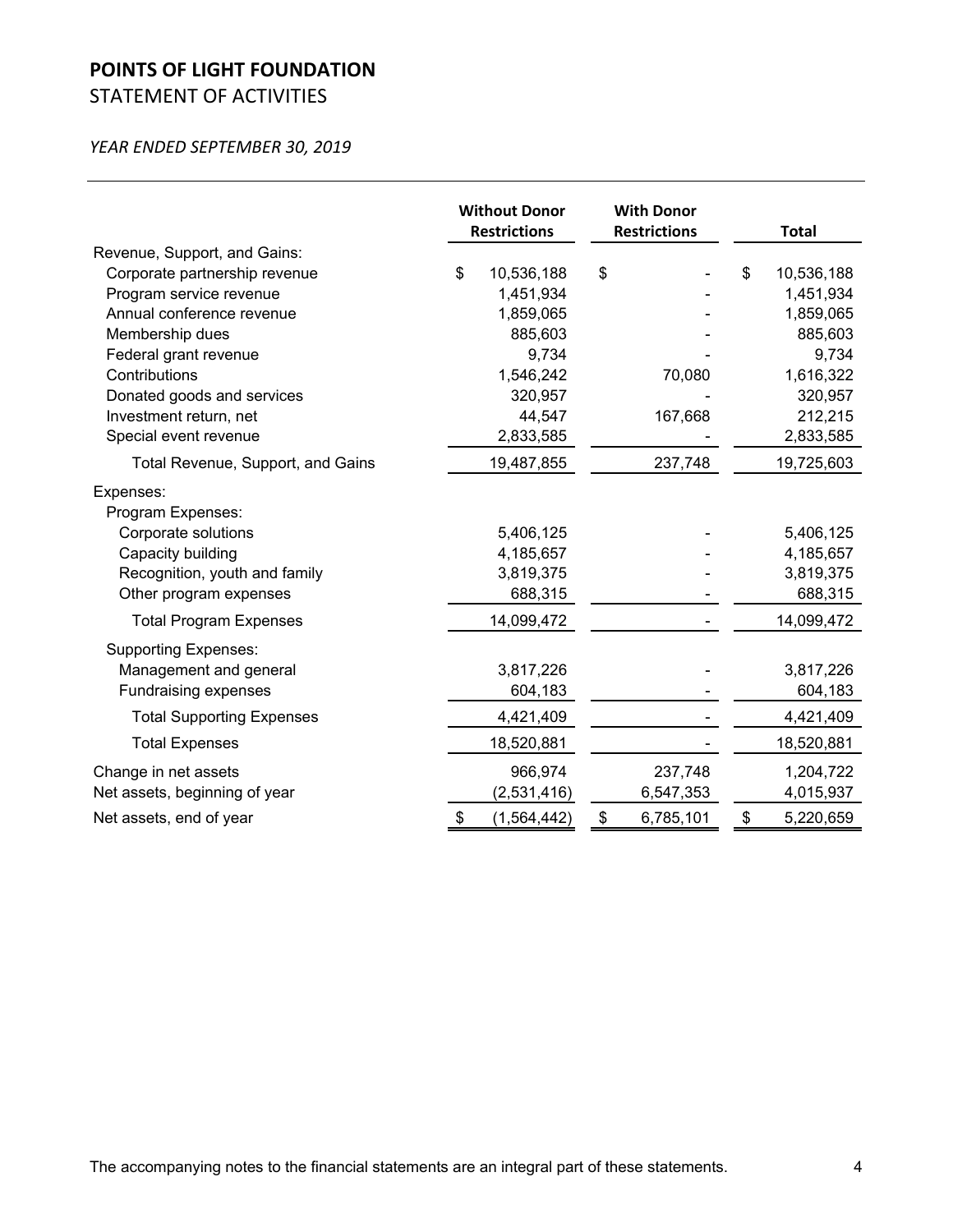# **POINTS OF LIGHT FOUNDATION** STATEMENT OF FUNCTIONAL EXPENSES

|                               | <b>Program Services</b> |                               |     |                 |        |              |                 |         |                 |           |             |           | <b>Supporting Expenses</b> |                          |                 |           |    |            |  |          |  |  |           |  |         |  |         |  |  |            |  |  |  |            |  |  |
|-------------------------------|-------------------------|-------------------------------|-----|-----------------|--------|--------------|-----------------|---------|-----------------|-----------|-------------|-----------|----------------------------|--------------------------|-----------------|-----------|----|------------|--|----------|--|--|-----------|--|---------|--|---------|--|--|------------|--|--|--|------------|--|--|
|                               |                         |                               |     |                 |        | Recognition, |                 | Other   | <b>Total</b>    |           |             |           |                            |                          |                 | Total     |    |            |  |          |  |  |           |  |         |  |         |  |  |            |  |  |  |            |  |  |
|                               |                         | Corporate<br><b>Solutions</b> |     |                 |        |              |                 |         |                 |           |             |           |                            |                          |                 |           |    |            |  | Capacity |  |  | Youth and |  | Program |  | Program |  |  | Management |  |  |  | Supporting |  |  |
|                               |                         |                               |     | <b>Building</b> | Family |              | <b>Expenses</b> |         | <b>Services</b> |           | and General |           | <b>Fundraising</b>         |                          | <b>Services</b> |           |    | Total      |  |          |  |  |           |  |         |  |         |  |  |            |  |  |  |            |  |  |
| Salaries and benefits         | æ.                      | 1,109,529                     |     | 1,369,014       | \$     | 1,960,672    | \$              | 244,237 | \$              | 4,683,452 |             | 3,036,755 |                            | 1,031,448                | \$              | 4,068,203 | \$ | 8,751,655  |  |          |  |  |           |  |         |  |         |  |  |            |  |  |  |            |  |  |
| Program and affiliate         |                         |                               |     |                 |        |              |                 |         |                 |           |             |           |                            |                          |                 |           |    |            |  |          |  |  |           |  |         |  |         |  |  |            |  |  |  |            |  |  |
| mission support               |                         | 720,121                       |     | 543,811         |        | 296,669      |                 |         |                 | 1,560,601 |             | 4,939     |                            |                          |                 | 4,939     |    | 1,565,540  |  |          |  |  |           |  |         |  |         |  |  |            |  |  |  |            |  |  |
| Professional services         |                         | 459,156                       |     | 323,576         |        | 740,386      |                 | 30,718  |                 | 1,553,836 |             | 364,383   |                            | 62,437                   |                 | 426,820   |    | 1,980,656  |  |          |  |  |           |  |         |  |         |  |  |            |  |  |  |            |  |  |
| Travel and convening          |                         | 43,771                        |     | 105,198         |        | 69,185       |                 | 8,111   |                 | 226,265   |             | 80,860    |                            | 21,440                   |                 | 102,300   |    | 328,565    |  |          |  |  |           |  |         |  |         |  |  |            |  |  |  |            |  |  |
| Office expenses               |                         | 91,782                        |     | 36,873          |        | 78,664       |                 | 210,424 |                 | 417,743   |             | 172,869   |                            | 41,151                   |                 | 214,020   |    | 631,763    |  |          |  |  |           |  |         |  |         |  |  |            |  |  |  |            |  |  |
| Media, advertising, and       |                         |                               |     |                 |        |              |                 |         |                 |           |             |           |                            |                          |                 |           |    |            |  |          |  |  |           |  |         |  |         |  |  |            |  |  |  |            |  |  |
| printing                      |                         | 5,255                         |     | 5,449           |        | 379,939      |                 | 53      |                 | 390,696   |             | 84,089    |                            | 167                      |                 | 84,256    |    | 474,952    |  |          |  |  |           |  |         |  |         |  |  |            |  |  |  |            |  |  |
| Dues and subscription         |                         |                               |     |                 |        |              |                 |         |                 |           |             |           |                            |                          |                 |           |    |            |  |          |  |  |           |  |         |  |         |  |  |            |  |  |  |            |  |  |
| services                      |                         | 31,561                        |     | 79,031          |        | 16,019       |                 | 891     |                 | 127,502   |             | 229,204   |                            | 17,840                   |                 | 247,044   |    | 374,546    |  |          |  |  |           |  |         |  |         |  |  |            |  |  |  |            |  |  |
| Interest, fees, and penalties |                         | 4,499                         |     | 13,361          |        | 35,939       |                 |         |                 | 53,799    |             | 98,415    |                            | 2,076                    |                 | 100,491   |    | 154,290    |  |          |  |  |           |  |         |  |         |  |  |            |  |  |  |            |  |  |
| Postage and shipping          |                         | 138                           |     | 607             |        | 123,314      |                 | 563     |                 | 124,622   |             | 6,702     |                            | 422                      |                 | 7,124     |    | 131,746    |  |          |  |  |           |  |         |  |         |  |  |            |  |  |  |            |  |  |
| Depreciation                  |                         | 2,827                         |     | 11,517          |        | 19,813       |                 |         |                 | 34,157    |             | 98,350    |                            | $\overline{\phantom{a}}$ |                 | 98,350    |    | 132,507    |  |          |  |  |           |  |         |  |         |  |  |            |  |  |  |            |  |  |
| Other expenses                |                         | 9,723                         |     | 1,022           |        | 1,147        |                 | 969     |                 | 12,861    |             | 128,842   |                            | 572                      |                 | 129,414   |    | 142,275    |  |          |  |  |           |  |         |  |         |  |  |            |  |  |  |            |  |  |
| <b>Total Expenses</b>         |                         | 2,478,362                     | -86 | 2,489,459       | -86    | 3,721,747    | \$.             | 495,966 | Ж,              | 9,185,534 | -85         | 4,305,408 | Ж,                         | 1,177,553                | æ.              | 5,482,961 | S. | 14,668,495 |  |          |  |  |           |  |         |  |         |  |  |            |  |  |  |            |  |  |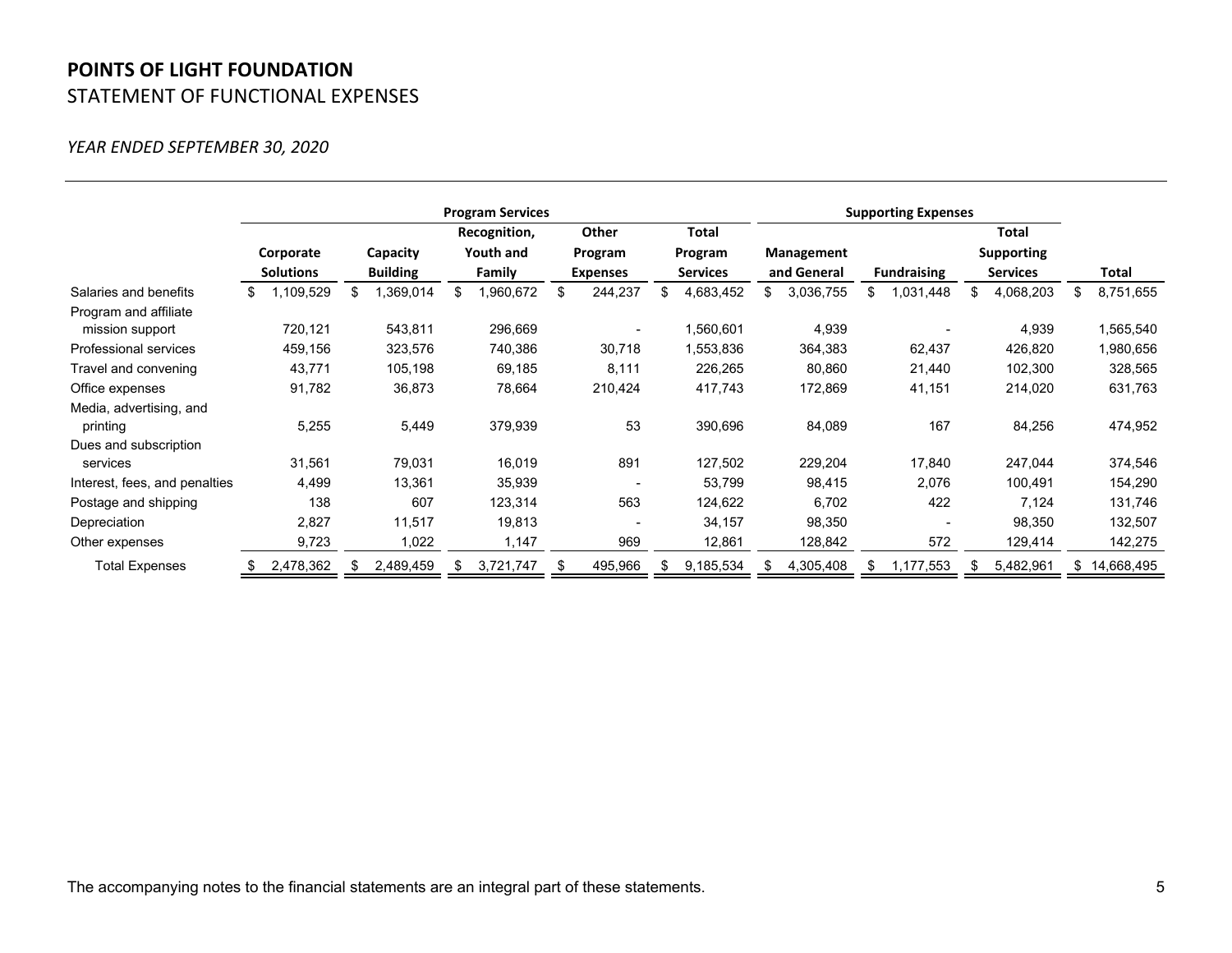# **POINTS OF LIGHT FOUNDATION** STATEMENT OF FUNCTIONAL EXPENSES

|                               | <b>Program Services</b> |                  |      |                 |              |           |     |                 |    |                 |  |             | <b>Supporting Expenses</b> |                    |  |                 |    |            |  |  |                   |  |  |  |
|-------------------------------|-------------------------|------------------|------|-----------------|--------------|-----------|-----|-----------------|----|-----------------|--|-------------|----------------------------|--------------------|--|-----------------|----|------------|--|--|-------------------|--|--|--|
|                               |                         |                  |      |                 | Recognition, |           |     | Other           |    | Total           |  |             |                            |                    |  | Total           |    |            |  |  |                   |  |  |  |
|                               |                         | Corporate        |      |                 |              |           |     |                 |    | Capacity        |  | Youth and   |                            | Program            |  | Program         |    | Management |  |  | <b>Supporting</b> |  |  |  |
|                               |                         | <b>Solutions</b> |      | <b>Building</b> |              | Family    |     | <b>Expenses</b> |    | <b>Services</b> |  | and General |                            | <b>Fundraising</b> |  | <b>Services</b> |    | Total      |  |  |                   |  |  |  |
| Salaries and benefits         |                         | ,906,793         |      | .827,281        | \$           | 1,787,787 | \$. | 348,567         |    | 5,870,428       |  | 1,931,670   | \$                         | 341,919            |  | 2,273,589       | \$ | 8,144,017  |  |  |                   |  |  |  |
| Program and affiliate         |                         |                  |      |                 |              |           |     |                 |    |                 |  |             |                            |                    |  |                 |    |            |  |  |                   |  |  |  |
| mission support               |                         | 3,137,923        |      | 516,155         |              | 352,034   |     | 2,208           |    | 4,008,320       |  |             |                            |                    |  |                 |    | 4,008,320  |  |  |                   |  |  |  |
| Professional services         |                         | 117,757          |      | 1,384,531       |              | 342,500   |     | 44,371          |    | 1,889,159       |  | 678,562     |                            | 168,431            |  | 846,993         |    | 2,736,152  |  |  |                   |  |  |  |
| Travel and convening          |                         | 228,500          |      | 338,804         |              | 595,780   |     | 97,660          |    | 1,260,744       |  | 129,119     |                            | 59,139             |  | 188,258         |    | 1,449,002  |  |  |                   |  |  |  |
| Office expenses               |                         | 1,557            |      | 3,019           |              | 19,575    |     | 192,130         |    | 216,281         |  | 436,078     |                            | 650                |  | 436,728         |    | 653,009    |  |  |                   |  |  |  |
| Media, advertising, and       |                         |                  |      |                 |              |           |     |                 |    |                 |  |             |                            |                    |  |                 |    |            |  |  |                   |  |  |  |
| printing                      |                         | 104              |      | 16,832          |              | 494,758   |     | 1,627           |    | 513,321         |  | 50,444      |                            | 193                |  | 50,637          |    | 563,958    |  |  |                   |  |  |  |
| Dues and subscription         |                         |                  |      |                 |              |           |     |                 |    |                 |  |             |                            |                    |  |                 |    |            |  |  |                   |  |  |  |
| services                      |                         | 4,613            |      | 40,663          |              | 44,434    |     | 55              |    | 89,765          |  | 197,481     |                            | 18,541             |  | 216,022         |    | 305,787    |  |  |                   |  |  |  |
| Interest, fees, and penalties |                         | 1,355            |      | 49,502          |              | 36,594    |     | 695             |    | 88,146          |  | 170,109     |                            | 1,987              |  | 172,096         |    | 260,242    |  |  |                   |  |  |  |
| Postage and shipping          |                         | 1,129            |      | 1,598           |              | 129,884   |     | 922             |    | 133,533         |  | 14,239      |                            | 1,926              |  | 16,165          |    | 149,698    |  |  |                   |  |  |  |
| Depreciation                  |                         | 6,008            |      | 7,209           |              | 15,620    |     |                 |    | 28,837          |  | 87,358      |                            | 8,411              |  | 95,769          |    | 124,606    |  |  |                   |  |  |  |
| Other expenses                |                         | 386              |      | 63              |              | 409       |     | 80              |    | 938             |  | 122,166     |                            | 2,986              |  | 125,152         |    | 126,090    |  |  |                   |  |  |  |
| <b>Total Expenses</b>         |                         | 5,406,125        | - 35 | 4,185,657       | SS.          | 3,819,375 |     | 688,315         | S. | 14,099,472      |  | 3,817,226   |                            | 604,183            |  | 4,421,409       | S. | 18,520,881 |  |  |                   |  |  |  |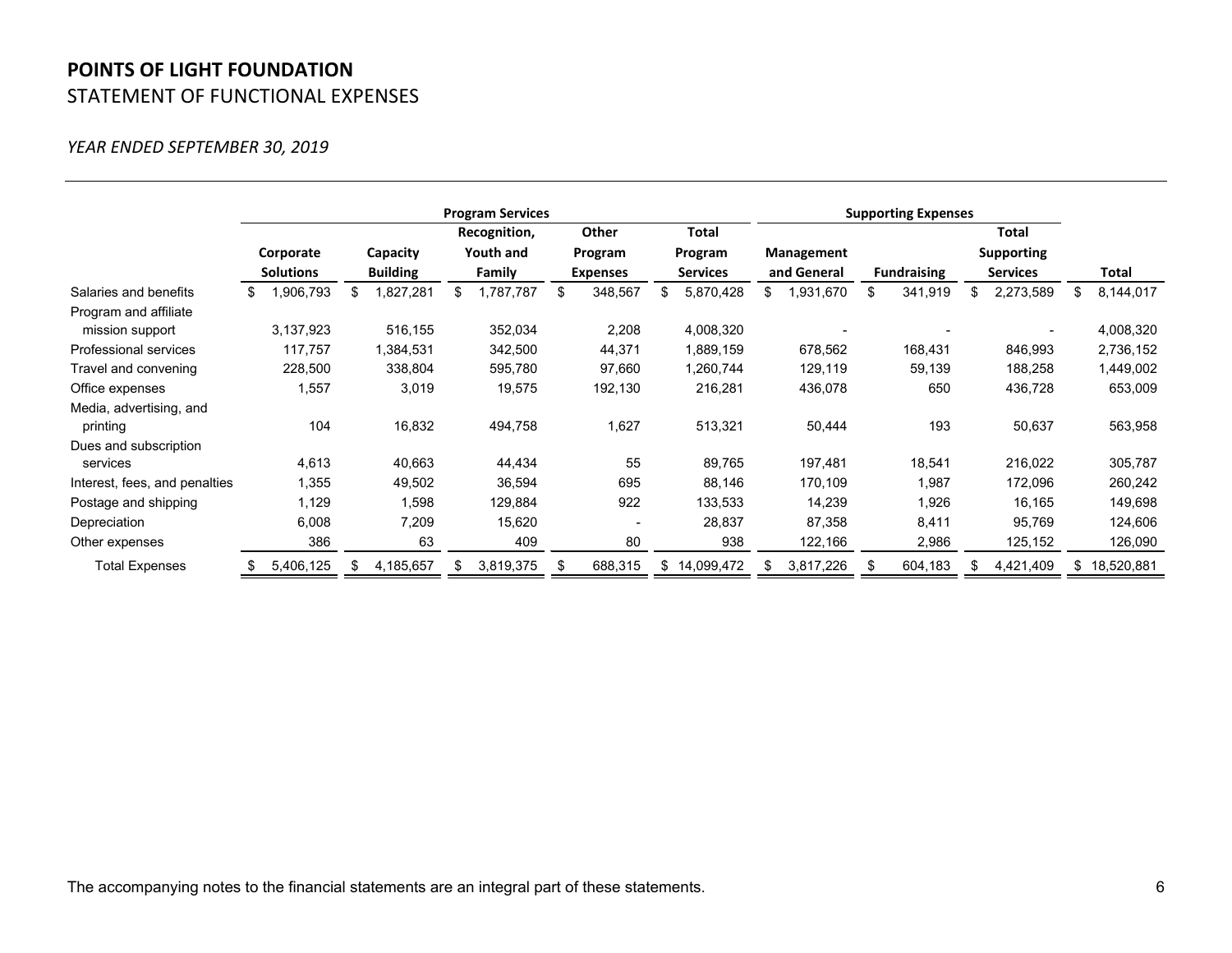# **POINTS OF LIGHT FOUNDATION**

STATEMENTS OF CASH FLOWS

## *YEARS ENDED SEPTEMBER 30, 2020 AND 2019*

|                                                                                               | 2020            | 2019            |
|-----------------------------------------------------------------------------------------------|-----------------|-----------------|
| Cash flows from operating activities:                                                         |                 |                 |
| Change in net assets                                                                          | \$<br>905,434   | \$<br>1,204,722 |
| Adjustments to reconcile change in net assets to<br>net cash flows from operating activities: |                 |                 |
| Depreciation                                                                                  | 132,507         | 124,606         |
| Provision for doubtful accounts receivable                                                    | 25,921          | 25,000          |
| Net realized and unrealized gains on investments                                              | (535, 239)      | (50, 199)       |
| Noncash rental income from affiliate                                                          | (60, 458)       | (56, 939)       |
| Change in operating assets and liabilities:                                                   |                 |                 |
| Contributions receivable, net                                                                 | 87,627          | (114,500)       |
| Accounts receivable                                                                           | 730,920         | (260, 594)      |
| Prepaid expenses and other assets                                                             | (817, 773)      | 11,661          |
| Accounts payable                                                                              | (184, 324)      | 287,967         |
| Accrued expenses                                                                              | (247, 169)      | (23,066)        |
| Deferred revenues                                                                             | 1,162,055       | 1,054,881       |
| Net cash flows from operating activities                                                      | 1,199,501       | 2,203,539       |
| Cash flows from investing activities:                                                         |                 |                 |
| Purchase of investments                                                                       | (8, 512, 260)   | (161, 958)      |
| Proceeds from sales of investments                                                            | 8,691,207       |                 |
| Purchase of property and equipment                                                            | (257, 283)      | (5,750)         |
| Net cash flows from investing activities                                                      | (78, 336)       | (167, 708)      |
| <b>Cash flows from financing activities:</b>                                                  |                 |                 |
| Proceeds from line of credit                                                                  |                 | 831,136         |
| Proceeds from Paycheck Payment Protection Ioan                                                | 1,228,773       |                 |
| Payments on line of credit                                                                    | (504, 376)      | (1,780,000)     |
| Principal payments on note payable                                                            |                 | (3,718)         |
| Principal payments on loan payable                                                            | (72, 344)       | (84, 383)       |
| Net cash flows from financing activities                                                      | 652,053         | (1,036,965)     |
| Net increase in cash and cash equivalents                                                     | 1,773,218       | 998,866         |
| Cash and cash equivalents, beginning of year                                                  | 1,822,554       | 823,688         |
| Cash and cash equivalents, end of year                                                        | \$<br>3,595,772 | \$<br>1,822,554 |
| Supplemental disclosure of cash flows information:                                            |                 |                 |
| Cash and cash equivalents paid for interest                                                   | \$<br>54,248    | \$<br>58,620    |
| Loan payable refinanced with new loan payable                                                 | \$<br>1,070,046 | \$              |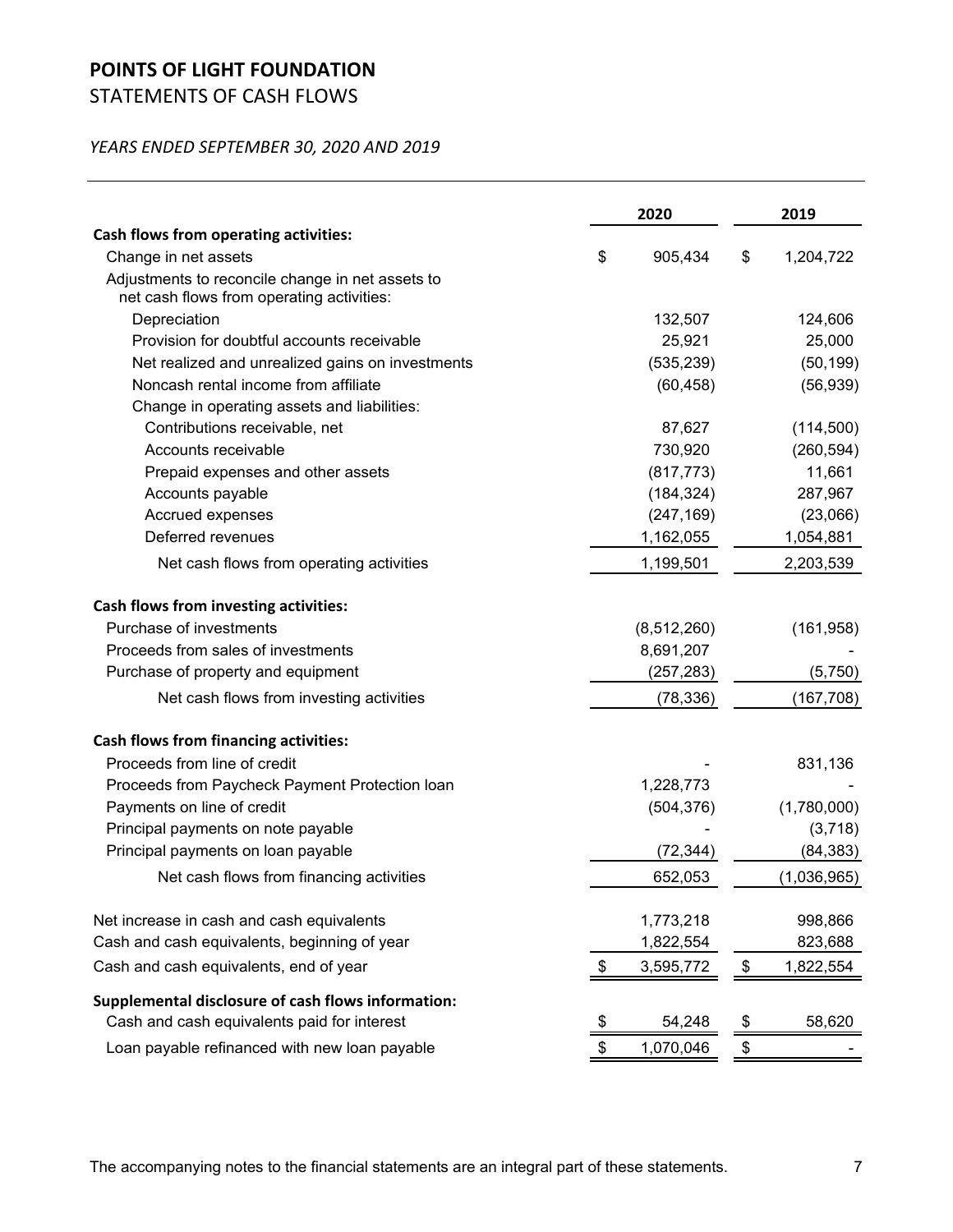*SEPTEMBER 30, 2020 AND 2019*

### **Note 1—Description of organization**

Points of Light Foundation (the "Foundation") organized on May 21, 1990, is a not-for-profit organization incorporated under the laws of the state of Delaware. The Foundation works to increase the number of volunteers throughout the world and the impact of the work they do. Funds for the Foundation's operations are raised primarily through contributions from corporate activations, private and corporate donors, grants from the U.S. government, sponsorships, conference registration, software sales, sale of recognition items, and membership dues.

The Foundation mobilizes millions of people through direct outreach, its 250 affiliates in 29 countries around the world, and partnerships with corporate, faith, and nonprofit organizations. The Foundation brings the power of volunteers to bear on a wide range of issues from hunger to Veteran support and education to emergency preparedness.

The Foundation works with companies to find innovative ways to engage their employees and customers in volunteer service; encourages companies to deploy their greatest resource – their employees' time and talents – to help solve pressing social problems. The Foundation also works to support youth by partnering with teachers, parents, schools, community organizations, and businesses. The Foundation's youth service enterprise, GenerationOn, gives kids the tools and resources they need in service and volunteering and to make their mark on the world.

The Foundation manages signature events, programs, and projects for national days of service. The Foundation's annual Conference on Volunteering and Service is the world's largest gathering of volunteer service leaders, bringing together nonprofit, corporate, and government leaders each year to learn, exchange ideas, and develop volunteer-driven solutions to 21st-century challenges.

The Foundation recognizes the contributions of volunteers. The Daily Point of Light Award, established by President George H.W. Bush during his presidency, honors individuals and groups improving their communities. Another award, the President's Volunteer Service Award, encourages and recognizes citizens for their commitment to ongoing volunteer service and civic engagement.

The Foundation harnesses the power of National Service as a solution for community issues. Through public private partnerships, groups of National Service members support Veterans, educate individuals, and support student attendance.

In August 2016, the Foundation formed Points of Light Asia, Ltd., to support growth of the Foundation's volunteer mobilization mission and corporate partnerships in the region. Points of Light Asia, Ltd. is incorporated as a public company limited by guarantee under Singapore law, with the Foundation as its sole member. Points of Light Asia, Ltd.'s only revenue is through funding received from the Foundation in the United States. During 2019, Points of Light Asia Ltd. was dissolved.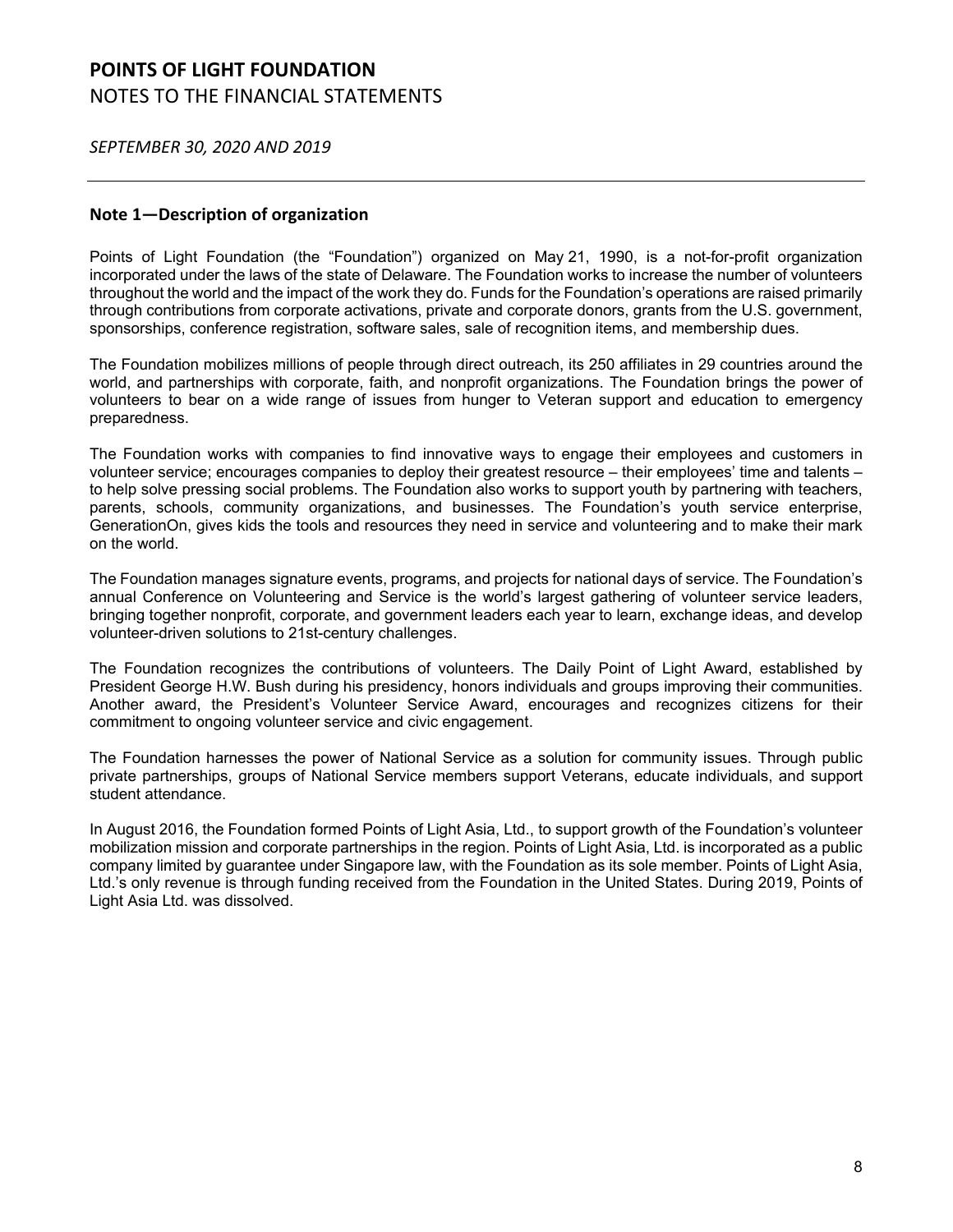*SEPTEMBER 30, 2020 AND 2019*

### **Note 2—Summary of significant accounting policies**

*Basis of Accounting* – The financial statements of the Foundation are prepared on the accrual basis of accounting in conformity with accounting principles generally accepted in the United States of America ("U.S. GAAP").

*Basis of Presentation* – The Foundation is required to report information regarding its financial position and activities according to two classes of net assets: net assets without donor restrictions and net assets with donor restrictions.

*Net Assets Without Donor Restrictions* – Net assets that are not subject to donor-imposed restrictions and may be expended for any purpose in performing the primary objectives of the Foundation. These net assets may be used at the discretion of the Foundation's management and the Board of Directors. The Foundation has chosen to provide further classification information about net assets without donor restrictions on the statements of financial position. The sub-classifications are as follows:

*Net Investment in Property and Equipment* – Represents net assets invested in property and equipment, net of accumulated depreciation and related debt.

*Undesignated* – Represents cumulative net assets without donor restrictions excluding those net assets invested in property and equipment.

*Net Assets With Donor Restrictions* – Net assets subject to stipulations imposed by the donors and grantors. Some donor restrictions are temporary in nature; those restrictions will be met by actions of the Foundation or by the passage of time. Other donor restrictions are perpetual in nature, whereby the donor has stipulated the funds be maintained in perpetuity.

When a donor restriction expires, that is, when a stipulated time restriction ends or the purpose restriction is accomplished, net assets with donor restrictions are reclassified to net assets without donor restrictions and reported in the statements of activities as net assets released from restrictions. Expenses are reported as decreases in net assets without donor restrictions. State law (substantially in conformity with the *Uniform Prudent Management of Institutional Funds Act of 2007*), authorizes expenditures of appreciation (both realized and unrealized) in the value of endowment funds subject to a standard of business care and prudence. Gains and losses on investments are reported as increases or decreases in net assets without donor restrictions unless their use is restricted by donors or state law.

*Cash and Cash Equivalents* – The Foundation considers all highly liquid investments with an original maturity of three months or less to be cash equivalents. The Foundation has deposits at financial institutions that exceed the amount of available federal insurance coverage. The Foundation mitigates this risk by depositing and investing cash with major financial institutions. The Foundation has not experienced any losses in such accounts and believes it is not exposed to any significant credit risk on cash and cash equivalents.

*Contributions and Contributions Receivable, Net* – Contributions are recognized when cash, other assets, or an unconditional promise to give is received. Conditional promises to give, that is, those with a measurable performance or other barrier, and a right of return or right of release, are not recognized until the conditions on which they depend have been substantially met.

Contributions of assets other than cash are recorded at their estimated fair value at the date the donation is received, stock contributions are immediately liquidated upon receipt and the cash value is recorded.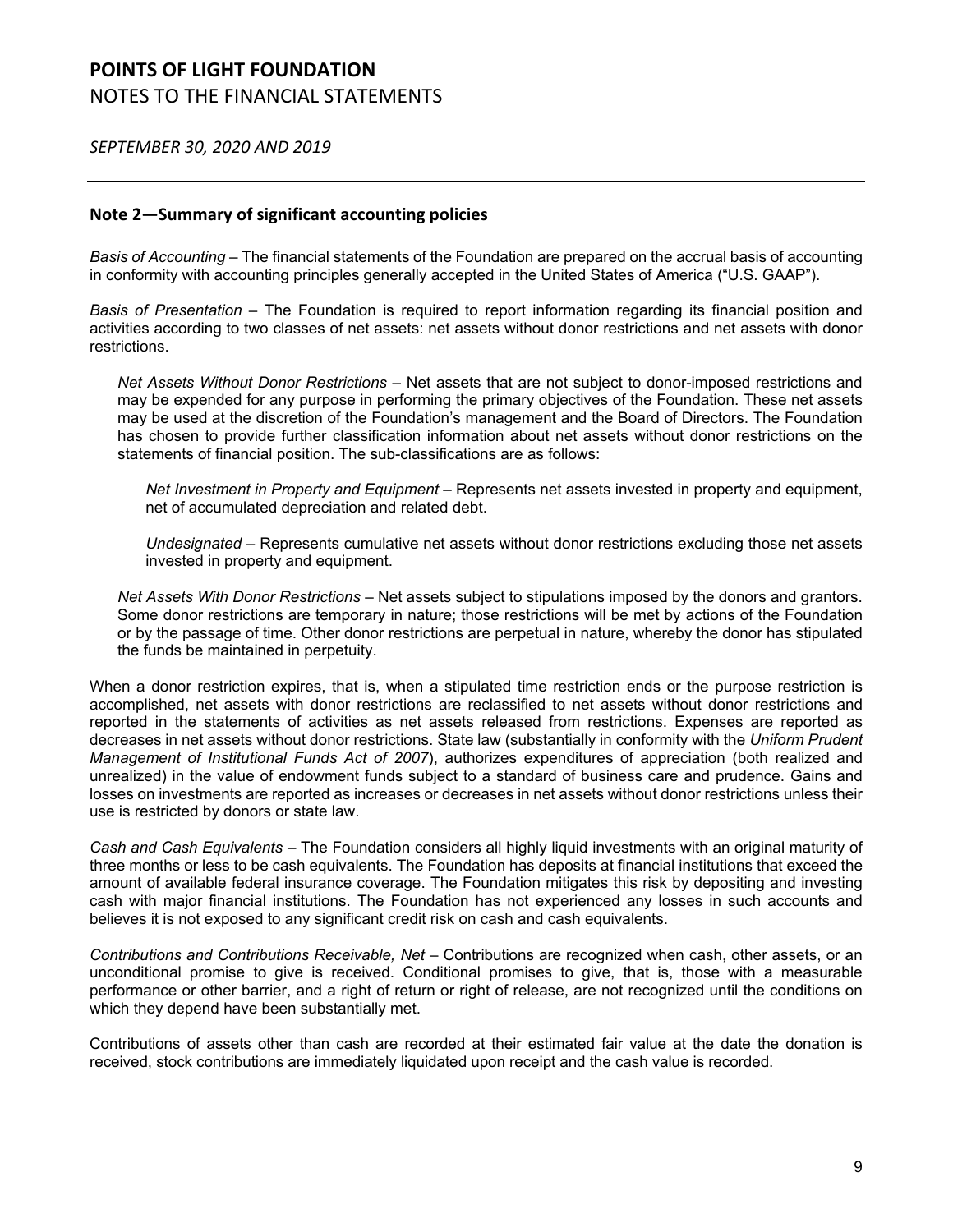*SEPTEMBER 30, 2020 AND 2019*

### **Note 2—Summary of significant accounting policies (continued)**

Contributions, including unconditional promises to give, that are expected to be collected within one-year are recognized as revenue in the period received and reported, at net realizable value. Unconditional promises to give that are expected to be collected in future years are recorded at the present value of their estimated future cash flows, utilizing discount rates commensurate with the associated risk. The discounts on those amounts are computed using risk-adjusted interest rates applicable to the years in which the promises are received. Amortization of discounts is recorded as additional contribution revenue in accordance with donor-imposed restrictions in the statements of activities. An allowance for uncollectible contributions receivable is provided based upon management's judgment, including such factors as the age of the receivable, creditworthiness of parties, historical collection experience, type of contribution, and nature of fund-raising activity.

Contributions receivable are comprised primarily of unconditional contributions for general support of the Foundation and promises to give from the annual gala.

*Accounts Receivable, Net* – Accounts receivable are stated at cost less an allowance for doubtful accounts. Management's determination of the allowance for doubtful accounts is based on an evaluation of the accounts receivable, past experience, current economic conditions, and other risks inherent in the accounts receivable portfolio.

*Investments* – Investments are reported at fair value. Fair value is determined by reference to exchange or dealerquoted market prices. If a quoted market price is not available, fair value is estimated using quoted market prices for similar investment securities. Changes in fair value of securities are reflected as investment gains or losses in the statements of activities. Investment income, realized gains and losses, and unrealized gains and losses on investments are reported as increases or decreases in net assets without restrictions unless their use is restricted by explicit donor stipulations.

*Property and Equipment, Net* – Property and equipment are recorded at cost or, in the case of donated property and equipment, at fair value at the time of the contribution. Leasehold improvements represent the cost of the build out on leased property and are being amortized over the life of the lease. Expenditures for property and equipment in excess of \$5,000 are capitalized. Property and equipment are depreciated on a straight-line basis over the estimated useful life of each asset.

| Buildings and building improvements | 25 years                         |
|-------------------------------------|----------------------------------|
| <b>Furniture and fixtures</b>       | 5 vears                          |
| Leasehold improvements              | Lesser of 10 years or lease term |
| Equipment                           | 3 vears                          |

*Long-Lived Asset Impairment* – The Foundation evaluates the recoverability of the carrying value of long-lived assets whenever events or circumstances indicate the carrying amount may not be recoverable. If a long-lived asset is tested for recoverability and the undiscounted estimated future cash flows expected to result from the use and eventual disposition of the asset is less than the carrying amount of the asset, the asset cost is adjusted to fair value and an impairment loss is recognized as the amount by which the carrying amount of a long-lived asset exceeds fair value. No asset impairment was recognized during the years ended September 30, 2020 and 2019.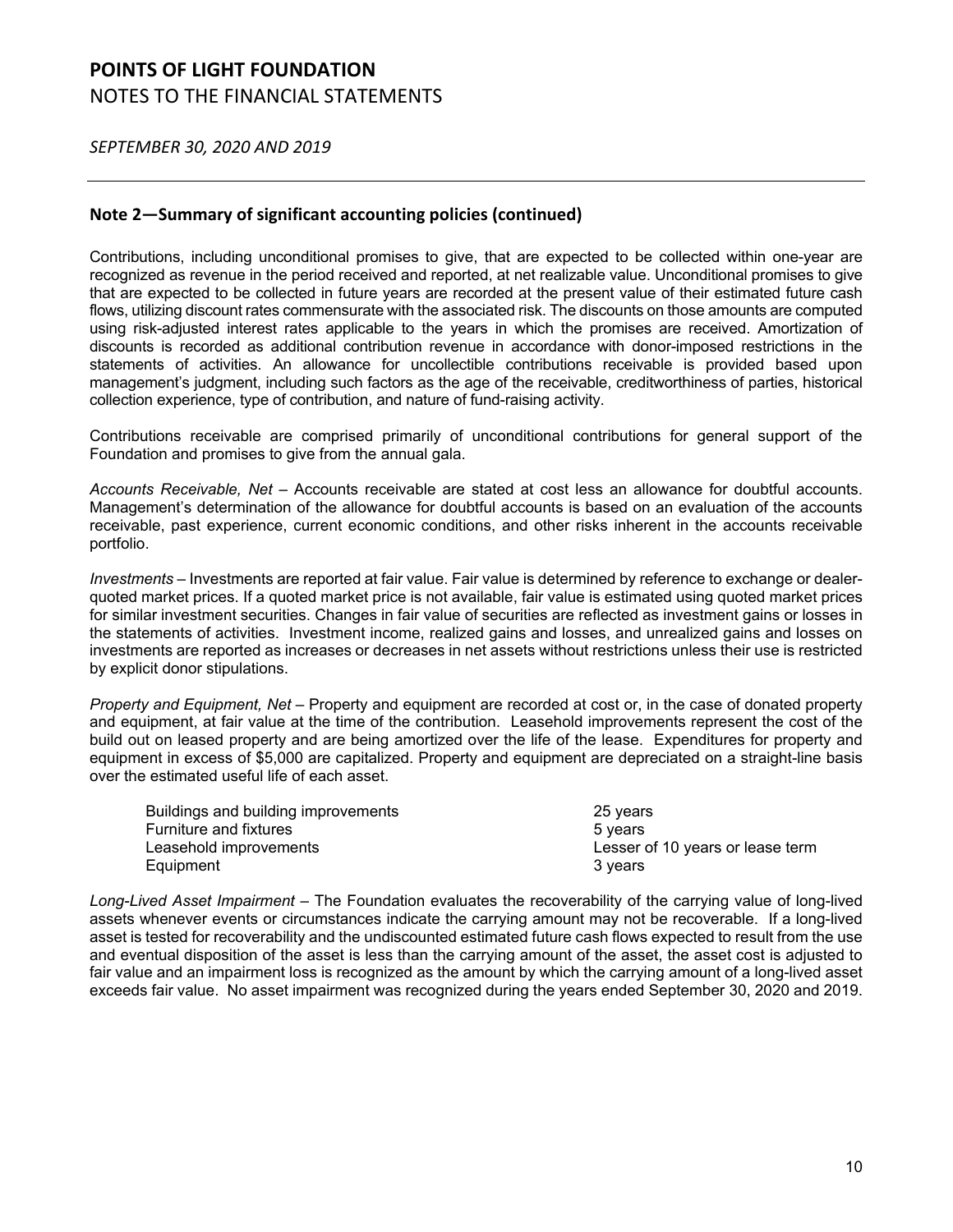*SEPTEMBER 30, 2020 AND 2019*

### **Note 2—Summary of significant accounting policies (continued)**

*Fair Value of Financial Instruments* – Assets and liabilities recorded at fair value in the statements of financial position are categorized based on the level of judgment associated with the inputs to measure their fair value. Fair value is defined as the exchange price that would be received for an asset or paid to transfer a liability (an exit price) in the principal or most advantageous market for the asset or liability in an orderly transaction between market participants. There is a three-tier fair value hierarchy that distinguishes between assumptions based on market data (observable inputs) and the Foundation's assumptions (unobservable inputs). Fair value measurements are classified under the following hierarchy:

*Level 1* – Quoted prices in active markets for identical assets or liabilities.

*Level 2* – Pricing inputs other than Level 1 which are either directly or indirectly observable.

*Level 3* – Unobservable pricing inputs developed using the Foundation's estimates and assumptions, which reflect those that market participants would use in pricing an asset or liability.

The carrying amounts of cash and cash equivalents, accounts receivable, contribution receivables, and accounts payable and accrued expenses approximate fair value because of the relative terms and short maturity of these financial instruments. The carrying value of loans and notes payable approximates fair value since the interest rates for that debt is equal to what the Foundation would incur based on prevailing interest rates of observable inputs for similar debt and terms of the various debt agreements.

*Revenue Recognition* – Revenue is reported as increases in net assets without donor restriction unless the use of the related assets is limited by donor imposed purpose or time restrictions.

Corporate partnership revenue results from the obligation of the Foundation to provide either goods or services, such as corporate activation and corporate consulting, to the provider of the funds in exchange for the funds received. Corporate partnership revenue is recognized when the service and/or good has been provided or other contractual obligations have been fulfilled.

Program service revenue is generated from revenue sharing agreements, volunteer service awards, training, and rental income. Annual conference revenue is generated from conference registration fees and corporate sponsorship revenues from the Foundation's annual Conference on Volunteering and Service. Membership dues represent Corporate Service Council membership fees and affiliate membership dues. These revenue sources are recognized when the service and/or good has been provided or other contractual obligations have been fulfilled.

Special event revenue, including Daily Point of Light, represent contributions from donors primarily received for special events such as the Foundation's annual Tribute event. Special event revenue is recognized as revenue in the period received or upon the receipt of an unconditional promise to give; conditional promises to give are not recognized until the required conditions have been substantially met.

Deferred revenue represents income which have been received, but for which the prescribed services have not yet been performed as estimated by management. This revenue will be recognized as income when the related services are provided.

*Donated Goods and Services* – Volunteers have made contributions of their time to the Foundation's program and supporting services. The value of this contributed time is not reflected in the financial statements since it does not require a specialized skill.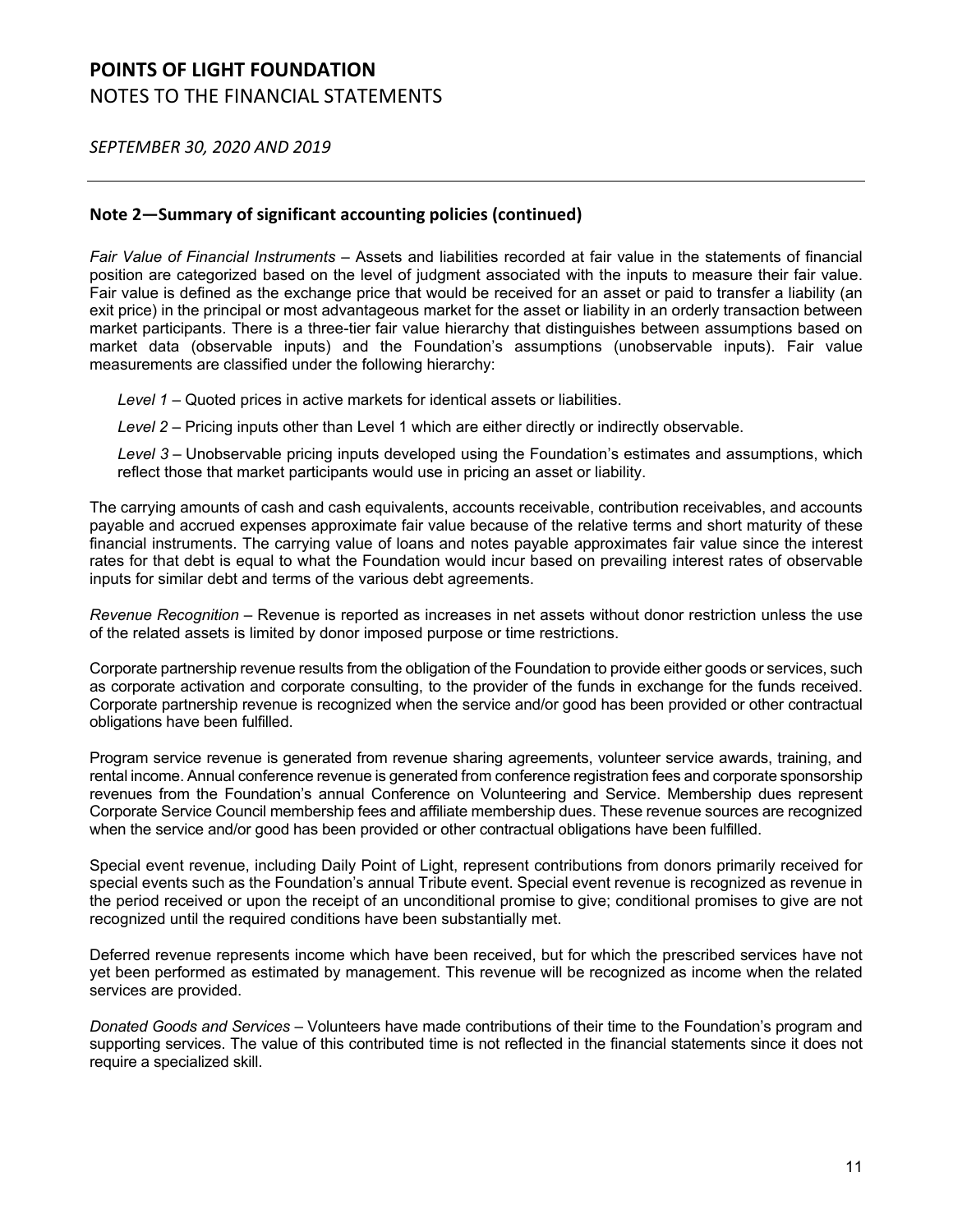*SEPTEMBER 30, 2020 AND 2019*

### **Note 2—Summary of significant accounting policies (continued)**

Contributions of donated noncash assets are recorded at their fair values in the period received. Contributions of donated goods or services that create or enhance nonfinancial assets or that require specialized skills, are provided by individuals possessing those skills, and would typically need to be purchased, if not provided by donation, are recorded at their fair values in the period received as in-kind contributions and expense. In-kind contributions received totaled \$235,090 and \$320,957 for the years ended September 30, 2020 and 2019, respectively. In-kind contributions are included in contribution revenues without donor restriction in the accompanying statements of activities.

*Functional Expenses* – The costs of providing program and other activities have been summarized on a functional basis in the statements of activities. Accordingly, certain costs have been allocated among program and supporting services. Such allocations are determined by management on an equitable basis.

The expenses that are allocated include the following:

| <b>Expense</b>           | <b>Method of Allocation</b>                                      |
|--------------------------|------------------------------------------------------------------|
| <b>Salaries</b>          | Estimated time and effort (year ended September 30, 2019)        |
|                          | Charged directly to each program (year ended September 30, 2020) |
| <b>Employee Benefits</b> | Proportion of salaries charged directly to each program          |
| Depreciation             | Number of FTE's                                                  |
| <b>Facilities costs</b>  | Square footage                                                   |

*Use of Estimates* – The preparation of financial statements in conformity with U.S. GAAP requires management to make estimates and assumptions that affect the amounts reported in these financial statements and disclosures. Although these estimates are based on management's best knowledge of current events and actions that the Foundation may undertake in the future, actual results may be different from the estimates. Significant items subject to such estimates and assumptions include but are not limited to, carrying amount of property and equipment and allowances and discounts for contributions receivables. Actual results could differ from those estimates.

*Income Tax Status* – The Foundation has received a determination letter from the Internal Revenue Service stating that it qualifies for exemption from federal income taxes as a tax-exempt organization under Section 501(c)(3) of the Internal Revenue Code. The Foundation evaluates its uncertain tax positions using the provisions of Financial Accounting Standards Board ("FASB") Accounting Standards Codification ("ASC") Topic 740, *Income Taxes*. The Foundation follows the criterion that an individual tax position has to meet some or all of the benefits of that position to be recognized in the Foundation's financial statements. The Foundation has a policy to record interest and penalties, if any, related to income tax matters in income tax expense. The Foundation has applied the more likely than not criterion to all the tax positions for which the statute of limitations remain open and has determined that the tax positions satisfy such criterion and that no provision for income taxes is required for the years ended September 30, 2020 and 2019.

*New Pronouncements –* On October 1, 2019, the Foundation adopted FASB ASU 2018-08, *Not-For-Profit Entities (Topic 958) – Clarifying the Scope and the Accounting Guidance for Contributions Received and Contributions Made,* using the modified prospective approach. Under the modified prospective approach, the year ended September 30, 2019 financial statements have not been restated and continues to be reported under the accounting standards in effect for that period. As a result of applying the clarifying guidance in this new standard, the Foundation recognized \$540,914 in contributions revenue for the year ended September 30, 2020 that would have previously been reported as deferred revenues and reclassified \$2,289,167 to contributions for the year ended September 30, 2020 out of revenue previously reported in corporate partnership revenue in the statement of activities.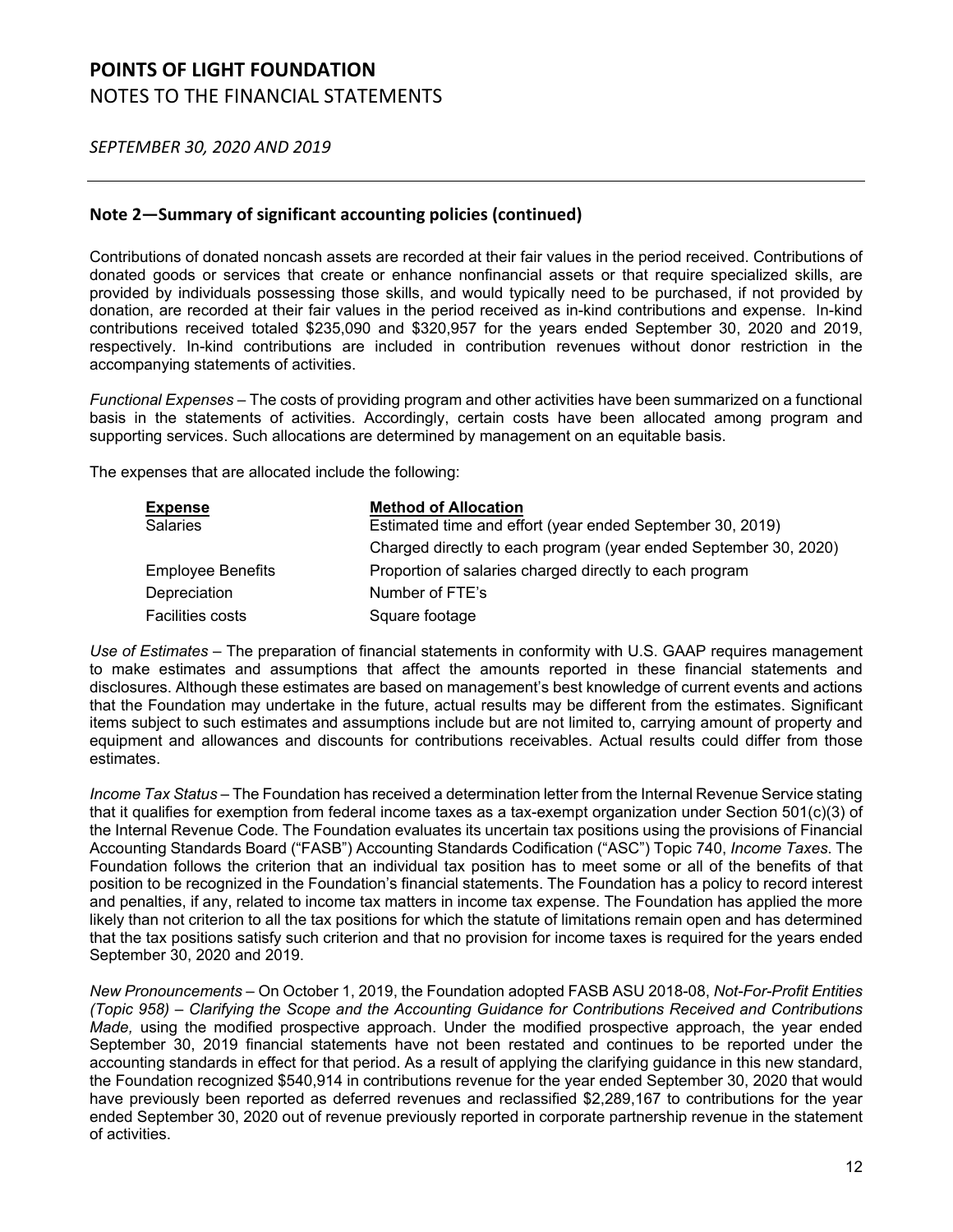*SEPTEMBER 30, 2020 AND 2019*

### **Note 2—Summary of significant accounting policies (continued)**

On October 1, 2019, the Foundation adopted ASU 2016-18, *Statement of Cash Flows (Topic 230) – Restricted Cash.* This standard requires amounts generally described as restricted cash and restricted cash equivalents to be included with cash and cash equivalents when reconciling the beginning-of-period and end-of-period total amounts shown on the statements of cash flows. The Foundation adopted this standard retrospectively for all periods presented. There were no material impacts to the financial statements and underlying accounting as a result of this adoption.

*Future Pronouncements* – In May 2014, FASB issued ASU 2014-09, *Revenue from Contracts with Customers (Topic 606)*. ASU improves the current revenue recognition standards by establishing principles to report useful information to users of financial statements about the nature, timing, and uncertainty of revenue from contracts with customers. ASU 2014-09 is effective for the year ending September 30, 2021. Management is evaluating the impact of the adoption of the ASU on the Foundation's financial statements.

In February 2016, FASB issued ASU 2016-02, *Leases (Topic 842)*. The guidance in this ASU supersedes the leasing guidance in *Topic 840, Leases*. Under the new guidance, lessees are required to recognize lease assets and lease liabilities on the statement of financial position for all leases with terms longer than 12 months. Leases will be classified as either finance or operating, with classifications affecting the pattern of expense recognition in the statement of activities. A modified retrospective transition approach is required for lessees for capital and operating leases existing at, or entered into after, the beginning of the earliest comparative period presented in the financial statements, with certain practical expedients available. This standard is effective for fiscal year ending September 30, 2023. Management is currently evaluating the impact of this standard on the Foundation's financial statements. See Note 12 for the Foundation's current lease commitments.

In September 2020, FASB issued ASU 2020-07, *Presentation and Disclosures by Not-for-Profit Entities for Contributed Nonfinancial Assets*. The guidance in this ASU will require not-for-profit entities to present contributed nonfinancial assets as a separate line item in the statement of activities, apart from contributions of cash and other financial assets. In addition, for each category of contributed nonfinancial assets recognized the following will have to be disclosed: (1) qualitative information about whether the contributed nonfinancial assets were either monetized or utilized during the reporting period. If utilized, the organization will disclose the programs or other activities in which those assets were used, (2) the organization's policy (if any) about monetizing rather than utilizing contributed nonfinancial assets, (3) a description of any donor-imposed restrictions associated with the contributed nonfinancial assets, and (4) a description of the valuation techniques and inputs used to arrive at a fair value measure, in accordance with the requirements in Topic 820, *Fair Value Measurement*, at initial recognition. This standard is effective for fiscal year ending September 30, 2023. Management is currently evaluating the impact of this standard on the Foundation's financial statements.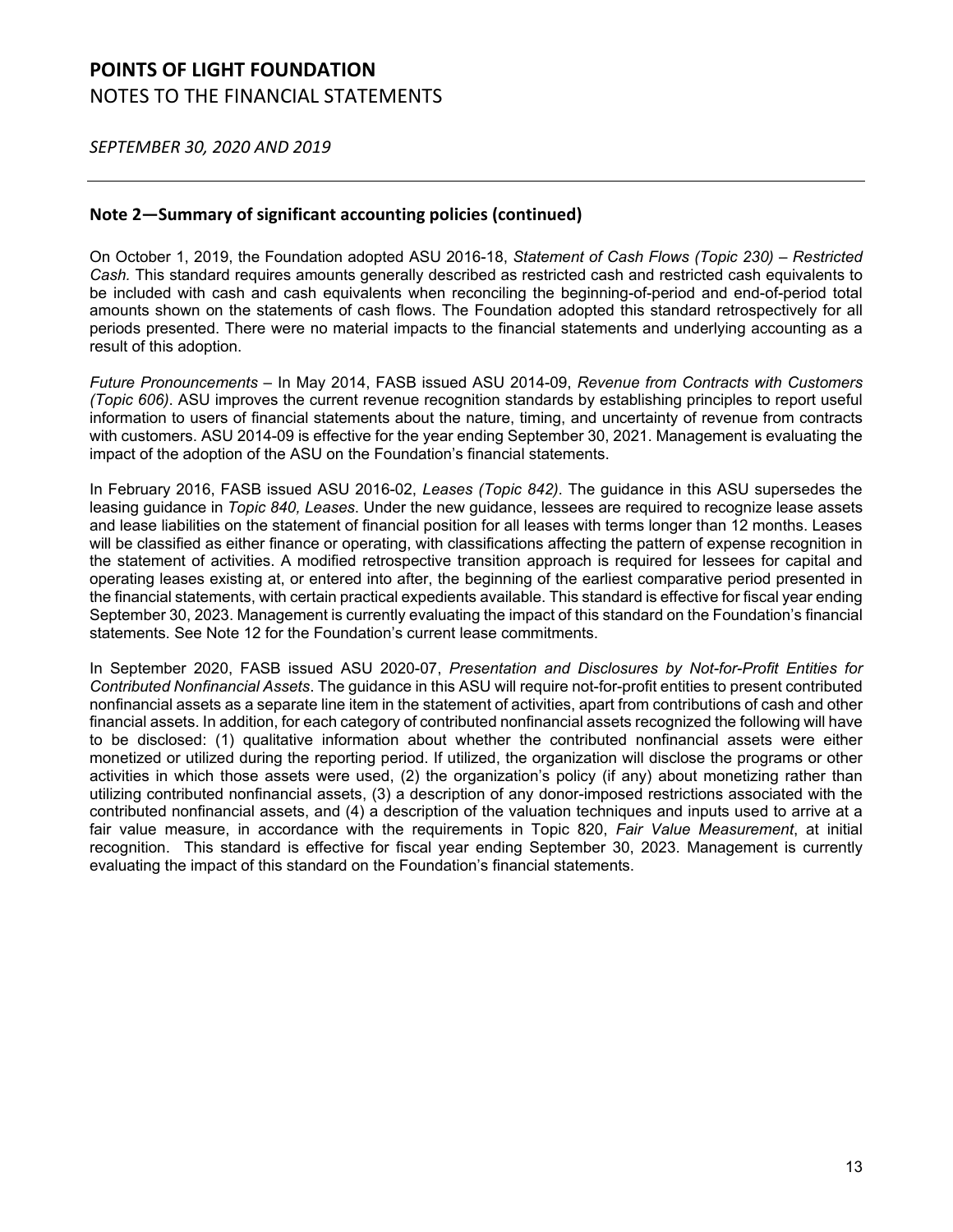#### *SEPTEMBER 30, 2020 AND 2019*

### **Note 3—Liquidity and availability of resources**

The table below represents financial assets available for general expenditures that is, without donor or other restrictions limiting their use, within one year at September 30:

|                                                                                    | 2020 |            |    | 2019       |
|------------------------------------------------------------------------------------|------|------------|----|------------|
| Financial assets at year-end:                                                      |      |            |    |            |
| Cash and cash equivalents                                                          | \$   | 3,595,772  | \$ | 1,822,554  |
| Contributions receivable, net                                                      |      | 199,347    |    | 243,000    |
| Accounts receivable, net                                                           |      | 106,393    |    | 863,234    |
| Investments, at fair value                                                         |      | 8,786,864  |    | 8,430,572  |
| Total financial assets                                                             |      | 12,688,376 |    | 11,359,360 |
| Less amounts not available to be used for general expenditures<br>within one year: |      |            |    |            |
| Subject to donor purpose or time restrictions                                      |      | 649,609    |    | 70,080     |
| Endowment                                                                          |      | 6,922,385  |    | 6,715,021  |
| Financial assets not available to be used within one year                          |      | 7,571,994  |    | 6,785,101  |
| Financial assets available to meet general expenditures<br>within one year         | \$   | 5,116,382  | S  | 4.574.259  |

The Foundation maintains a policy of structuring its financial assets to be available as its general expenditures, liabilities, and other obligations come due. To help manage unanticipated liquidity needs, the Foundation has a committed line of credit of \$3,000,000, which it can draw upon (see Note 7). At September 30, 2020, the Foundation had a balance of approximately \$3,000,000 available to draw on the line of credit.

#### **Note 4—Contributions and accounts receivable**

Contributions receivable consist of the following at September 30:

|                                     |    | 2020     |    |          |  |
|-------------------------------------|----|----------|----|----------|--|
| Amounts due in:                     |    |          |    |          |  |
| Less than one year                  | \$ | 214,347  | \$ | 268,000  |  |
| One to five years                   |    |          |    | 50,000   |  |
|                                     |    | 214,347  |    | 318,000  |  |
| Less:                               |    |          |    |          |  |
| Present value discount              |    |          |    | (6,026)  |  |
| Allowance for uncollectible pledges |    | (15,000) |    | (25,000) |  |
| Total contributions receivable, net | S  | 199,347  | S  | 286,974  |  |

Estimated future cash flows to be received after one year were discounted at rates of 4%, which incorporates a risk factor for collectability.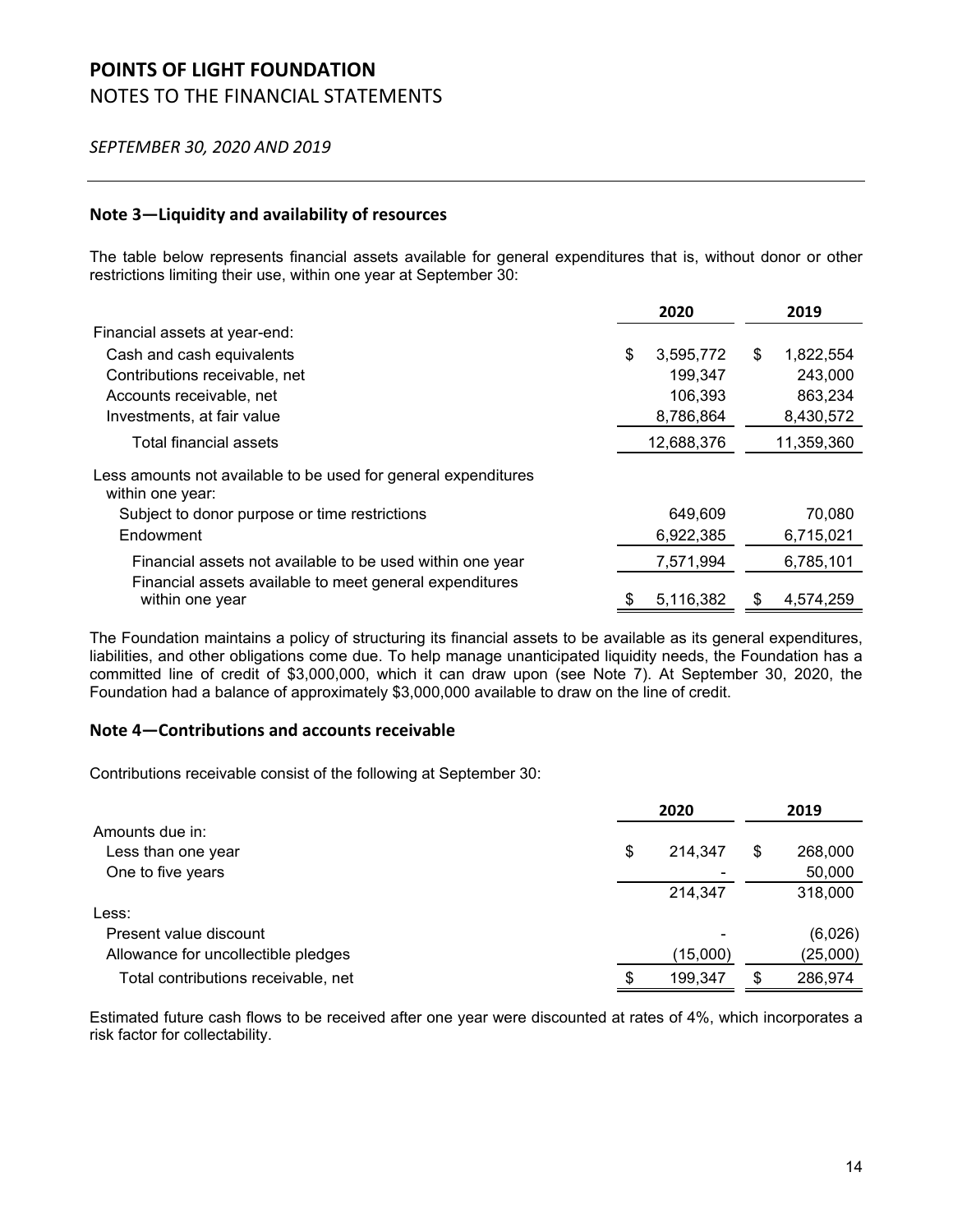*SEPTEMBER 30, 2020 AND 2019*

### **Note 4—Contributions and accounts receivable (continued)**

Accounts receivable consist of the following at September 30:

|                                      |    | 2020      | 2019      |
|--------------------------------------|----|-----------|-----------|
| Sponsorship receivables              | \$ | ۰         | 616.756   |
| Program receivables                  |    | 121.643   | 292,583   |
| Gross accounts receivable            |    | 121.643   | 909.339   |
| Less provision for doubtful accounts |    | (15, 250) | (46, 105) |
| Total accounts receivable, net       | S  | 106.393   | 863,234   |

### **Note 5—Investments**

Investments are recorded at fair value and are composed of the following:

| September 30, 2020       | Quoted<br><b>Prices in</b><br><b>Active Markets</b><br>for Identical<br><b>Assets</b><br>(Level 1) | <b>Significant</b><br><b>Observable</b><br><b>Inputs</b><br>(Level 2) | <b>Significant</b><br>Unobservable<br><b>Inputs</b><br>(Level 3) |    | Total     |
|--------------------------|----------------------------------------------------------------------------------------------------|-----------------------------------------------------------------------|------------------------------------------------------------------|----|-----------|
| <b>Equity Funds</b>      | \$<br>5,544,520                                                                                    | \$                                                                    | \$                                                               | \$ | 5,544,520 |
| Fixed income funds       | 2,723,332                                                                                          |                                                                       |                                                                  |    | 2,723,332 |
| Money market funds       | 519,012                                                                                            |                                                                       |                                                                  |    | 519,012   |
| <b>Total investments</b> | 8,786,864                                                                                          | \$                                                                    | \$                                                               | S  | 8,786,864 |
| September 30, 2019       |                                                                                                    |                                                                       |                                                                  |    |           |
| Exchange traded funds:   |                                                                                                    |                                                                       |                                                                  |    |           |
| Equities                 | \$<br>5,139,355                                                                                    | \$                                                                    | \$                                                               | \$ | 5,139,355 |
| Fixed income             | 2,731,618                                                                                          |                                                                       |                                                                  |    | 2,731,618 |
| Money market funds       | 559,599                                                                                            |                                                                       |                                                                  |    | 559,599   |
| <b>Total investments</b> | 8,430,572                                                                                          | \$                                                                    | \$                                                               | \$ | 8,430,572 |

Investment returns consist of the following for the years ended September 30:

|                                | 2020          | 2019          |
|--------------------------------|---------------|---------------|
| Interest and dividends         | \$<br>158,986 | \$<br>209,160 |
| Unrealized gains (losses), net | (819, 665)    | 76.971        |
| Realized gains (losses), net   | 1,354,904     | (26, 772)     |
| Investment fees                | (34,990)      | (47,144)      |
|                                | \$<br>659.235 | 212.215       |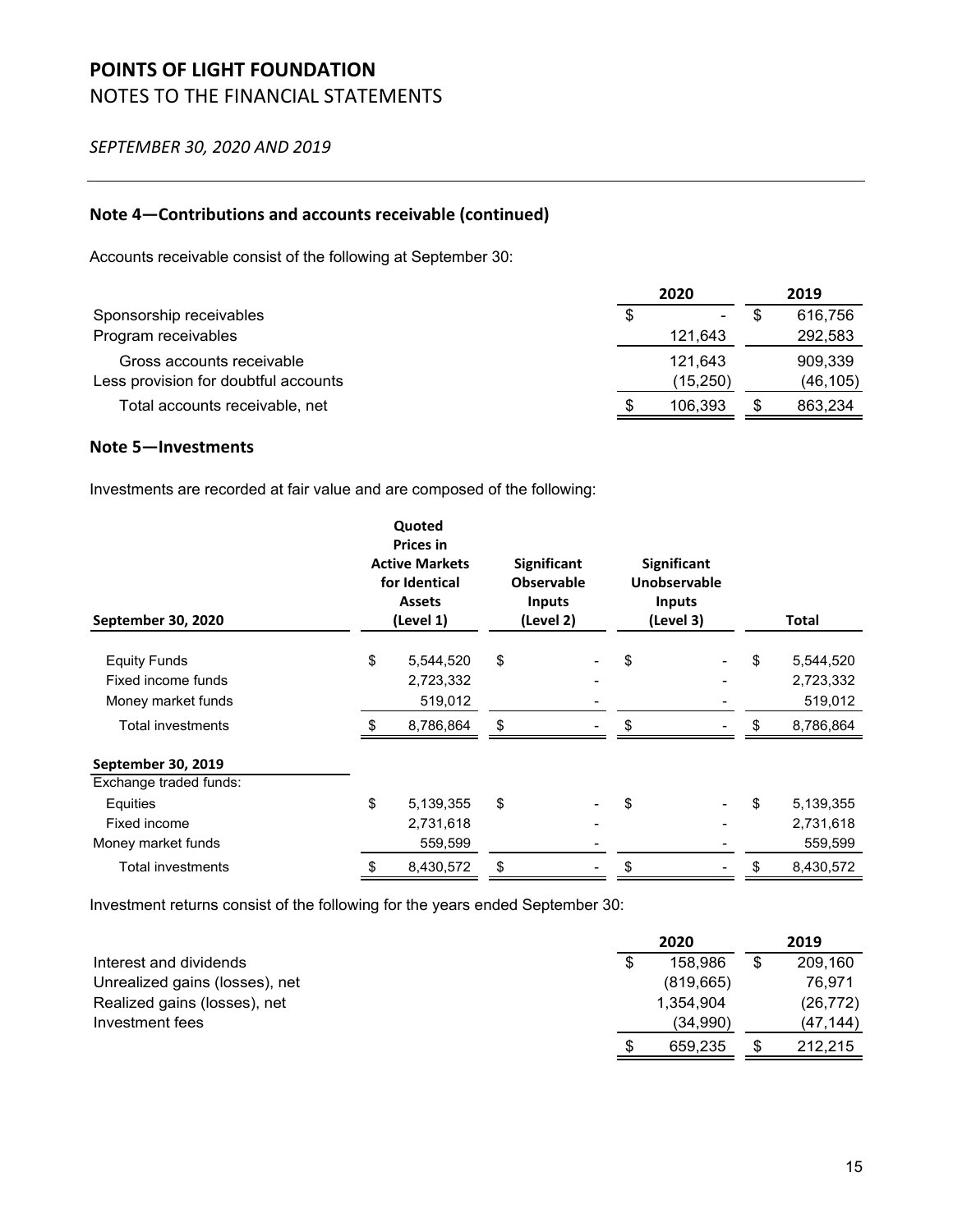*SEPTEMBER 30, 2020 AND 2019*

### **Note 6—Property and equipment, net**

Property and equipment, net consist of the following at September 30:

|                                    |    | 2020          | 2019 |            |  |
|------------------------------------|----|---------------|------|------------|--|
| Land                               | \$ | 973,107       | \$   | 973,107    |  |
| Building and building improvements |    | 3,067,259     |      | 3,067,259  |  |
| Furniture and fixtures             |    | 174,173       |      |            |  |
| Leasehold improvements             |    | 83,109        |      |            |  |
| Equipment                          |    | 5,750         |      | 5,750      |  |
| Subtotal                           |    | 4,303,398     |      | 4,046,116  |  |
| Less accumulated depreciation      |    | (1, 115, 944) |      | (983, 438) |  |
| Property and equipment, net        |    | 3,187,454     |      | 3,062,678  |  |

Depreciation expense for the years ended September 30, 2020 and 2019 was \$132,504 and \$124,606, respectively.

### **Note 7—Line of credit**

On January 9, 2017, the Foundation entered into a short-term, secured line of credit with maximum borrowings of \$3,850,000 with a commercial bank to meet short-term cash requirements, bearing a variable interest rate of 30-day LIBOR plus 1.75%. At September 30, 2019, the interest rate on the line of credit was 3.77%. This agreement was secured by investments deposited with the lender and other assets of the Foundation. The bank could demand partial or full payment of the credit line obligations at any time. Advances under the line of credit arrangement were automatically renewed annually and had no specific term or duration. At September 30, 2019, the outstanding balance on the line of credit was \$504,376. The balance on this line of credit was paid in full in December 2019 and the agreement was terminated.

On December 18, 2019, the Foundation entered into a secured line of credit arrangement with maximum borrowings of \$3,000,000 with a commercial bank to meet short-term cash requirements, bearing a variable interest rate of prime plus 1.50%. At September 30, 2020, the interest rate on the line of credit was 2.50%. Repayment terms are interest only payments and all outstanding principal and interest is due at maturity on December 18, 2021. This agreement was secured by endowment investments deposited with the lender. The bank may demand partial or full payment of the credit line obligations at any time. At September 30, 2020, there were no outstanding borrowings on this line of credit arrangement.

### **Note 8—Long‐term debt**

Long-term debt consist of the following at September 30:

|                                 | 2020 |           | 2019      |
|---------------------------------|------|-----------|-----------|
| Loan payable                    |      | 1.040.279 | 1,112,623 |
| Note payable - Hands on Atlanta |      | 1,697,734 | 1,758,192 |
|                                 |      | 2,738,013 | 2,870,815 |
| Less current portion            |      | (156,042) | (150,052) |
| Total long-term debt            |      | 2,581,971 | 2,720,763 |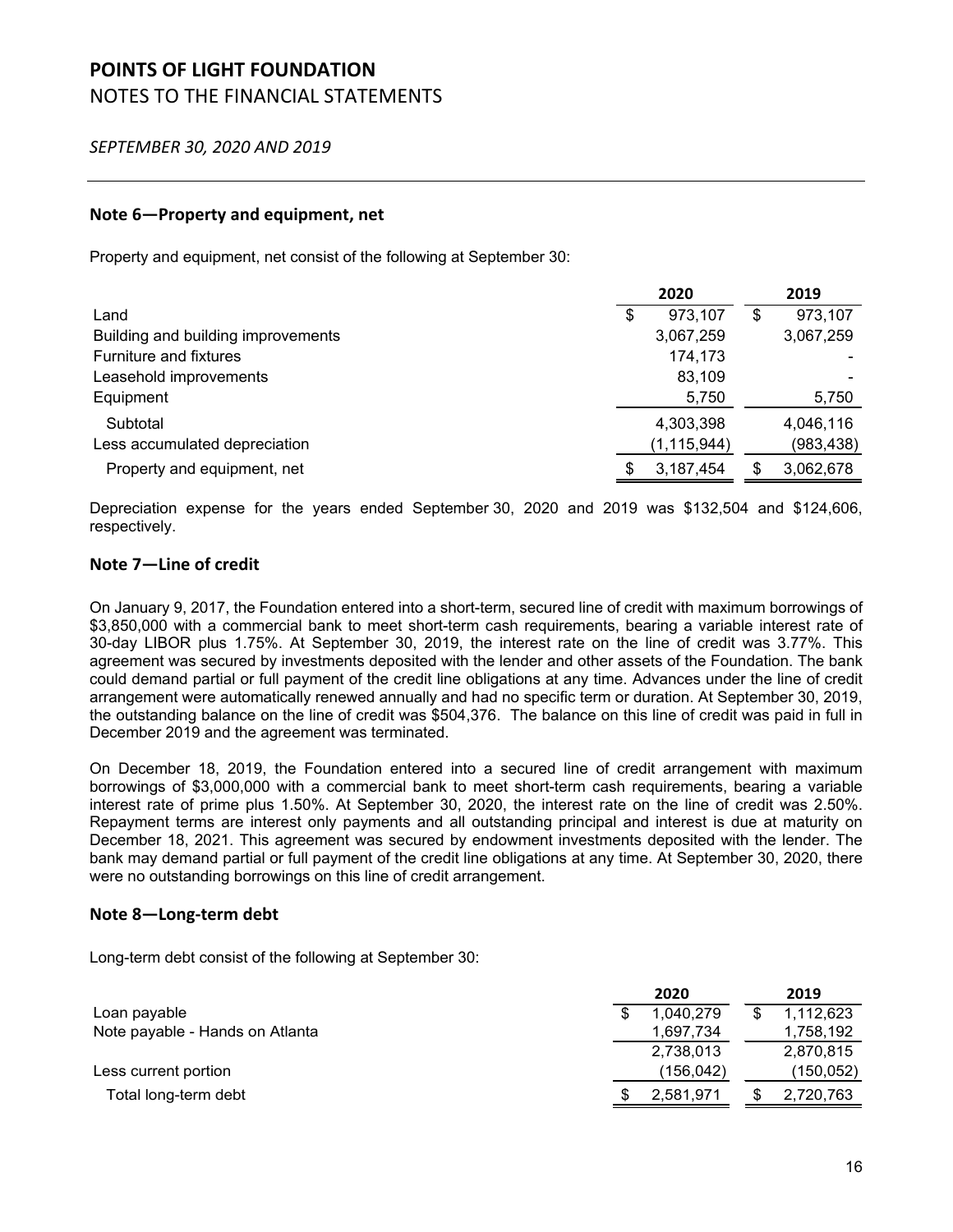*SEPTEMBER 30, 2020 AND 2019*

### **Note 8—Long‐term debt (continued)**

On October 5, 2011, the Foundation and Hands on Atlanta ("HOA") entered into an agreement for the Foundation to purchase the building and land from HOA for a total purchase price of \$3,925,000. The purchase price was funded with proceeds from a \$1,800,000 commercial loan with a bank and issuance of a \$2,125,000 note payable to HOA. The Foundation and HOA simultaneously signed a 25-year lease agreement which allows HOA to lease space in the building from the Foundation. The Foundation and HOA agreed, in lieu of making payments on the note payable or rental payments the amounts owed between the parties would be offset on an annual basis. The note payable represents the present value of the rent due over the course of the lease, discounted at 6%. If the Foundation sells the building, the outstanding note payable balance at the sale date, which would be equivalent to the present value of the remainder of the prepaid rent, would be due to HOA. In addition, in accordance with the purchase agreement of the building and land, HOA also transferred its interest in a \$750,000 endowment to the Foundation. The earnings on this endowment are restricted to be used for major maintenance on the building (see Note 13).

The \$1,800,000 bank loan is collateralized by the acquired land and building and bears interest at a fixed rate of 5.99%. On December 20, 2013, the Foundation executed an amendment to loan agreement, which changed the interest rate of the loan from 5.99% to 4.99%. Monthly principal and interest payments on the loan are based on a 20-year amortization schedule and a balloon payment for the balance at the end of 10 years (2021). The Foundation was required to adhere to various covenants under the bank loan.

On May 5, 2020, the Foundation entered into a 10-year loan agreement with a commercial bank to refinance \$1,070,046 of the remaining loan balance from the original loan of \$1,800,000. The bank loan is collateralized by the acquired land and building and bears interest at a fixed rate of 3.50%. Monthly principal and interest payments of \$10,607 are due starting June 15, 2020 through the maturity date of May 15, 2030. The Foundation was required to adhere to various covenants under the loan agreement. At September 30, 2020, management believes the Foundation was in compliance with those covenants.

Maturities of long-term debt in periods subsequent to September 30, 2020 are as follows:

|            |    | Loan      |    | <b>HOA Note</b> |    |           |  |       |  |
|------------|----|-----------|----|-----------------|----|-----------|--|-------|--|
|            |    | Payable   |    |                 |    | Payable   |  | Total |  |
| 2021       | \$ | 91,863    | \$ | 64,179          | \$ | 156,042   |  |       |  |
| 2022       |    | 95,176    |    | 68,137          |    | 163,313   |  |       |  |
| 2023       |    | 98,609    |    | 72,340          |    | 170,949   |  |       |  |
| 2024       |    | 102,095   |    | 76,801          |    | 178,896   |  |       |  |
| 2025       |    | 105,848   |    | 81,539          |    | 187,387   |  |       |  |
| Thereafter |    | 546,688   |    | 1,334,738       |    | 1,881,426 |  |       |  |
|            | \$ | 1,040,279 | \$ | 1,697,734       | \$ | 2,738,013 |  |       |  |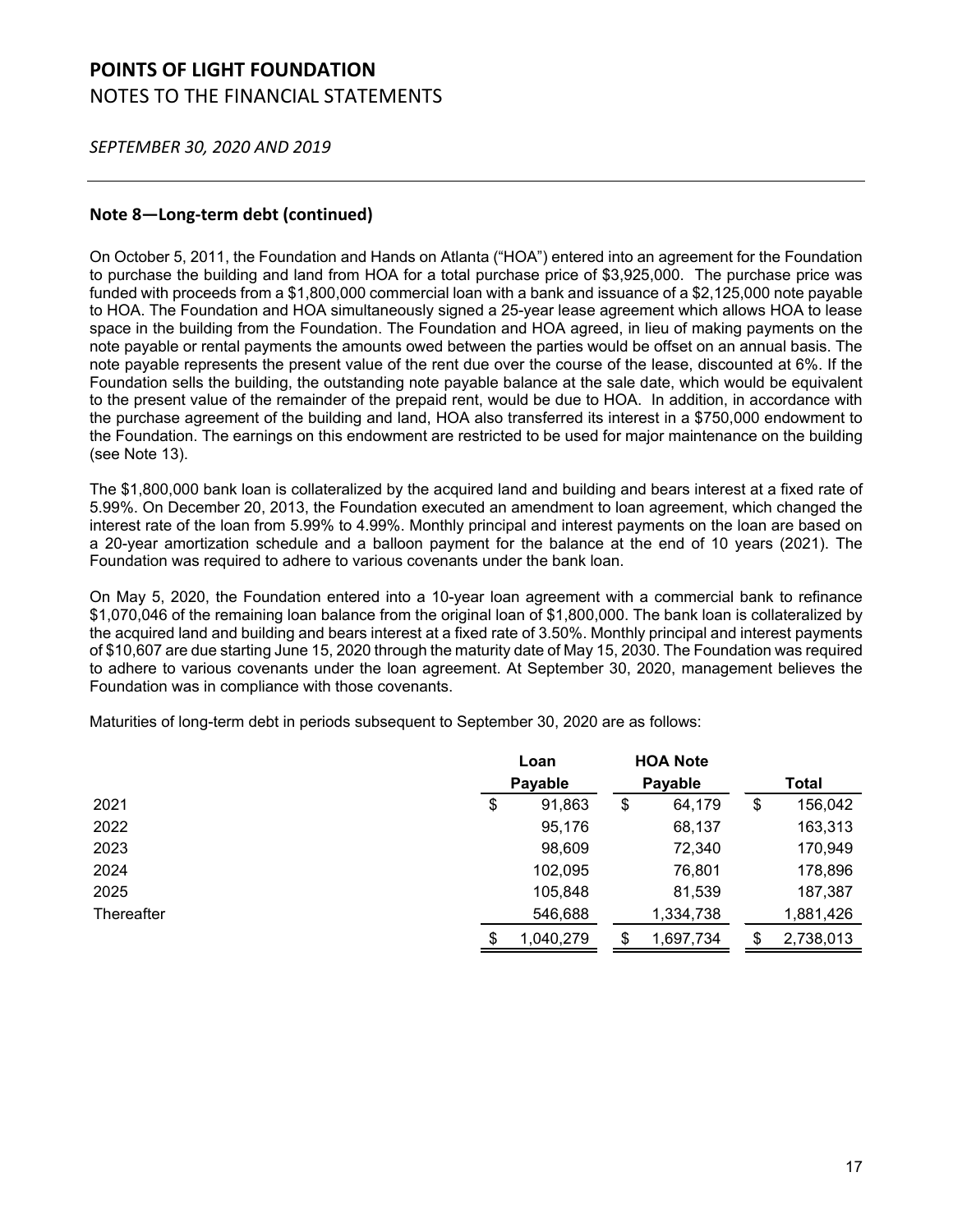*SEPTEMBER 30, 2020 AND 2019*

### **Note 9—Paycheck Protection Program loan**

On April 13, 2020, the Foundation received a loan under the Paycheck Protection Program ("PPP") loan for an amount of \$1,228,773, which was established under the Coronavirus Aid, Relief, and Economic Security Act (the "CARES Act"), and administered by the Small Business Administration ("SBA"). The application for the PPP loan requires the Foundation to, in good faith, certify that the current economic uncertainty made the loan request necessary to support the ongoing operation of the Foundation. This certification further requires the Foundation to consider its current business activity and its ability to access other sources of liquidity sufficient to support the ongoing operations in a manner that is not significantly detrimental to its operations. The receipt of the funds from the PPP loans and the forgiveness of the PPP loans is dependent on the Foundation having initially qualified for the PPP loans and qualifying for the forgiveness of such PPP loans based on funds being used for certain expenditures such as payroll costs and rent, as required by the terms of the PPP loans. If the PPP loans are not forgiven, the Foundation will need to repay the PPP Loans over the applicable repayment period, commencing after the applicable deferral period.

### **Note 10—Related party transactions**

During the years ended September 30, 2020 and 2019, the Foundation received \$22,888 and \$102,276, respectively, in contributions from members of its Board of Directors. There were no contributions receivable from members of the Board of Directors as of September 30, 2020. Contributions receivable from members of the Board of Directors were \$57,000 as of September 30, 2019.

### **Note 11—Retirement plans**

The Foundation provides a 403(b) retirement plan (the "Plan") for all employees. Under the Plan, the Foundation matches 50% of employee contributions to the Plan up to a maximum of 3.5% of each employee's annual compensation, as defined by the Plan agreement and can make additional discretionary contribution. During the years ended September 30, 2020 and 2019, the Foundation paid \$179,004 and \$155,987, respectively, in matching contributions to the Plan and made no discretionary contribution.

On December 1, 2017, the Foundation also began sponsoring a 457(b) Deferred Compensation Plan (the "Deferred Compensation Plan") primarily for the purpose of providing deferred compensation for a select group of management or highly compensated employees who are eligible for participation and elect to make salary deferrals under the Deferred Compensation Plan. These assets are fully vested and available to the participating employees at the point of termination of employment from the Foundation. As of September 30, 2020 and 2019, the Foundation held assets of \$57,656 and \$34,785 and under the Deferred Compensation Plan. These assets are reported in other assets on the statements of financial position and are designated by the Foundation to pay future payments. The associated Deferred Compensation Plan liabilities mirroring the amounts noted above reported in accrued expenses on the statements of financial position at September 30, 2020 and 2019, respectively.

### **Note 12—Commitments and contingencies**

*Operating Leases (the Foundation as Lessee)* – The Foundation has entered into various lease agreements. The Foundation is a party to a lease agreement for the parking lot adjacent to the Atlanta office space. This lease agreement can be terminated by the lessor at any time. The Foundation also leases office space in New York and Washington, DC and leases office equipment for its various facilities.

Rent expense for these leases were \$265,117 and \$268,453 for the years ended September 30, 2020 and 2019, respectively.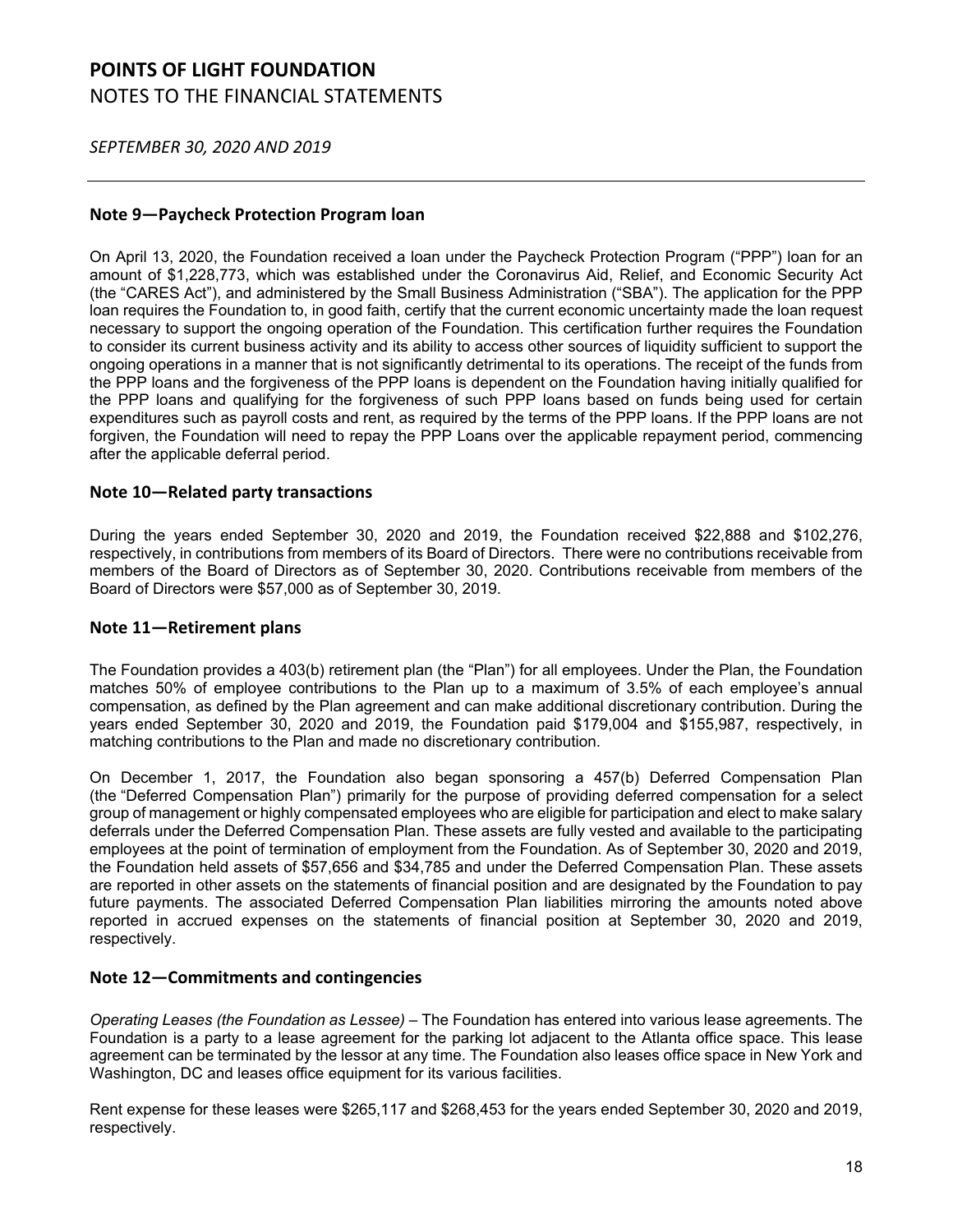*SEPTEMBER 30, 2020 AND 2019*

### **Note 12—Commitments and contingencies (continued)**

| Future minimum lease payments required under these leases are as follows: |        |
|---------------------------------------------------------------------------|--------|
| 2021                                                                      | 19.514 |
| 2022                                                                      | 11.048 |
|                                                                           | 30.562 |

*Operating Leases (Foundation as Lessor)* – The Foundation leases office space to two not-for-profit organizations in its building under operating leases. Rental income from these leases were \$186,970 and \$141,502 for the years ended September 30, 2020 and 2019, respectively.

Approximate future minimum rentals to be received on leases as of September 30, 2020 are as follows:

| 2021<br>2022<br>2023 | \$<br>93,073<br>63,401<br>5,292 |
|----------------------|---------------------------------|
|                      | \$<br>161,766                   |

### **Note 13—Net assets with donor restrictions**

Net assets with donor restrictions at September 30, 2020 and 2019, have been restricted by the donors for the following purpose restrictions:

|                                                                   | 2020            | 2019            |
|-------------------------------------------------------------------|-----------------|-----------------|
| Subject to purpose restriction:                                   |                 |                 |
| Capacity building                                                 | \$<br>526,688   | \$              |
| Corporate solutions                                               | 52,841          |                 |
| Service enterprise program                                        | 70,080          | 70,080          |
| Total subject to purpose restriction                              | 649,609         | 70,080          |
| Subject to NFP spending policy and appropriation:                 |                 |                 |
| Endowment corpus invested in perpetuity                           | 6,027,720       | 6,027,720       |
| Accumulated earnings on endowments restricted for use as follows: |                 |                 |
| General operations                                                | 920,537         | 473,146         |
| <b>Building maintenance</b>                                       | (25, 872)       | 214,155         |
|                                                                   | 894,665         | 687,301         |
| Total subject to NFP spending policy and appropriation            | 6,922,385       | 6,715,021       |
| Total net assets with donor restrictions                          | \$<br>7,571,994 | \$<br>6,785,101 |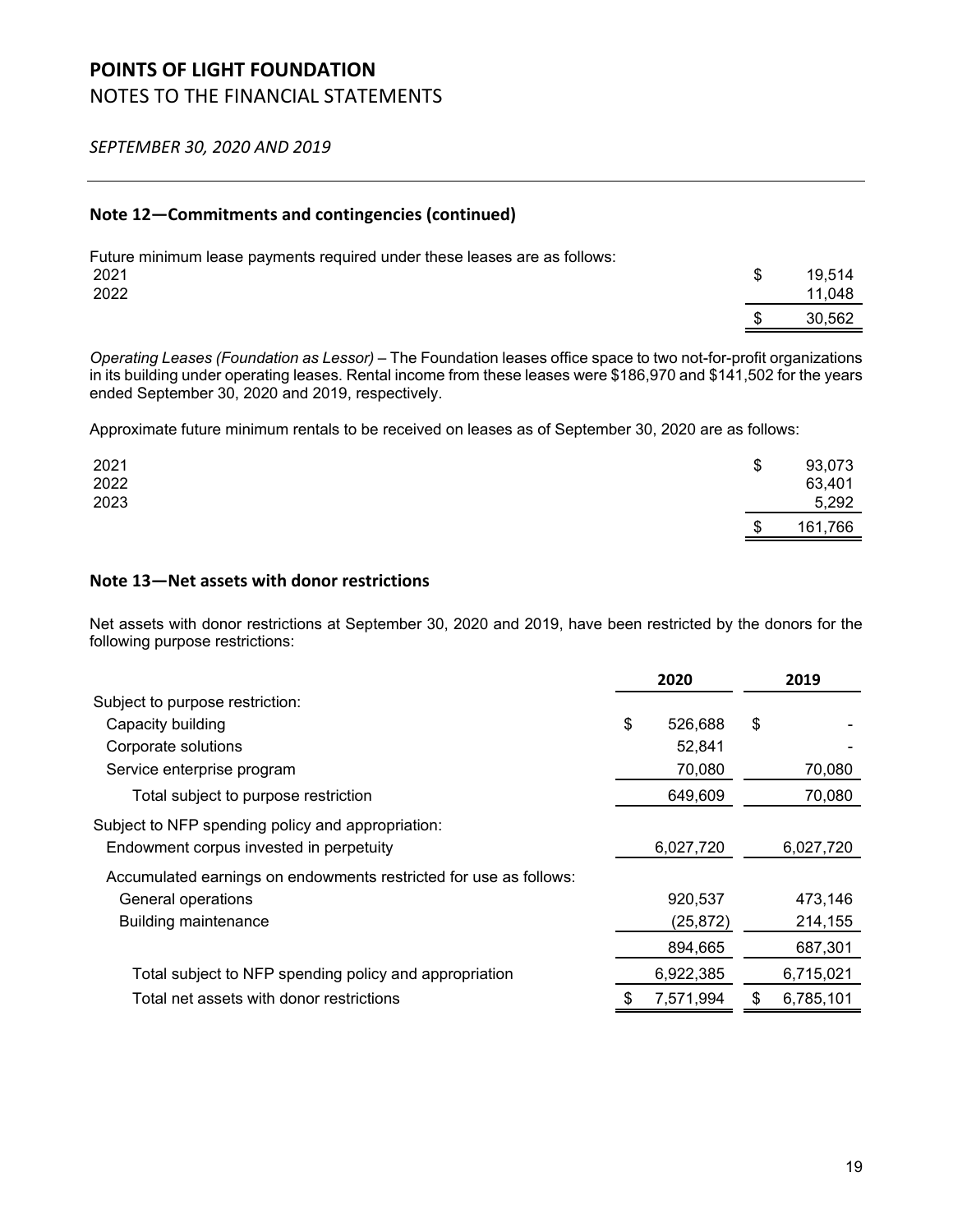### *SEPTEMBER 30, 2020 AND 2019*

### **Note 13—Net assets with donor restrictions (continued)**

Net assets with donor restrictions for the years ended September 30, 2020 and 2019, were released from donor restrictions by incurring expense satisfying the restricted purposes or by occurrence of other events specified by donors as follows:

|                                                     |   | 2020      | 2019 |
|-----------------------------------------------------|---|-----------|------|
| Purpose restrictions accomplished:                  |   |           |      |
| Capacity building                                   | S | 1,090,812 | \$   |
| Corporate solutions                                 |   | 88,826    |      |
| Management and general                              |   | 125,000   |      |
| Other program expenses                              |   | 170,000   |      |
| Recognition, youth and family                       |   | 485,000   |      |
| Appropriation from endowment assets for expenditure |   | 315,000   |      |
| Total net assets released from restrictions         |   | 2,274,638 | \$   |

#### **Note 14—Endowments**

The Foundation's donor-restricted endowments consist of endowments that support general operations and building maintenance.

The Foundation's endowments are subject to the general provisions of the *Uniform Prudent Management of Institutional Funds Act* ("UPMIFA"). Under the provisions of this state law, the Board of Directors may appropriate for expenditure underwater endowment funds as is deemed prudent for the uses and purposes for which the endowment funds was established. The Foundation has applied U.S. GAAP when allocating investment gains to the net asset classes. The Foundation has interpreted UPMIFA as requiring the preservation of the historic value (corpus) of donor-restricted endowment funds absent explicit donor stipulations to the contrary. As a result of this interpretation, the Foundation classifies as net assets with donor restrictions (1) the original value of gifts donated to permanent endowments, (2) the original value of subsequent gifts to permanent endowments, and (3) accumulations to permanent endowments made in accordance with the direction of the applicable donor gift instrument at the time the accumulation is added to the funds. If endowment assets earn investment returns beyond the amount necessary to maintain the endowment assets' historic value, such excess is available for appropriation and, therefore, classified as net assets with donor restrictions until appropriated by the Foundation for expenditure. The Foundation considers available endowment earnings as being appropriated for expenditure when the actual qualified expenditure occurs.

In accordance with the UPMIFA, the Foundation considers the following factors in making a determination to appropriate or accumulate donor-restricted endowment funds:

- (1) The duration and preservation of the fund;
- (2) The purposes of the donor-restricted endowment fund;
- (3) General economic conditions;
- (4) The possible effect of inflation or deflation;
- (5) The expected total return from income and the appreciation of investments;
- (6) Other resources of the Foundation; and
- (7) The investment policies of the Foundation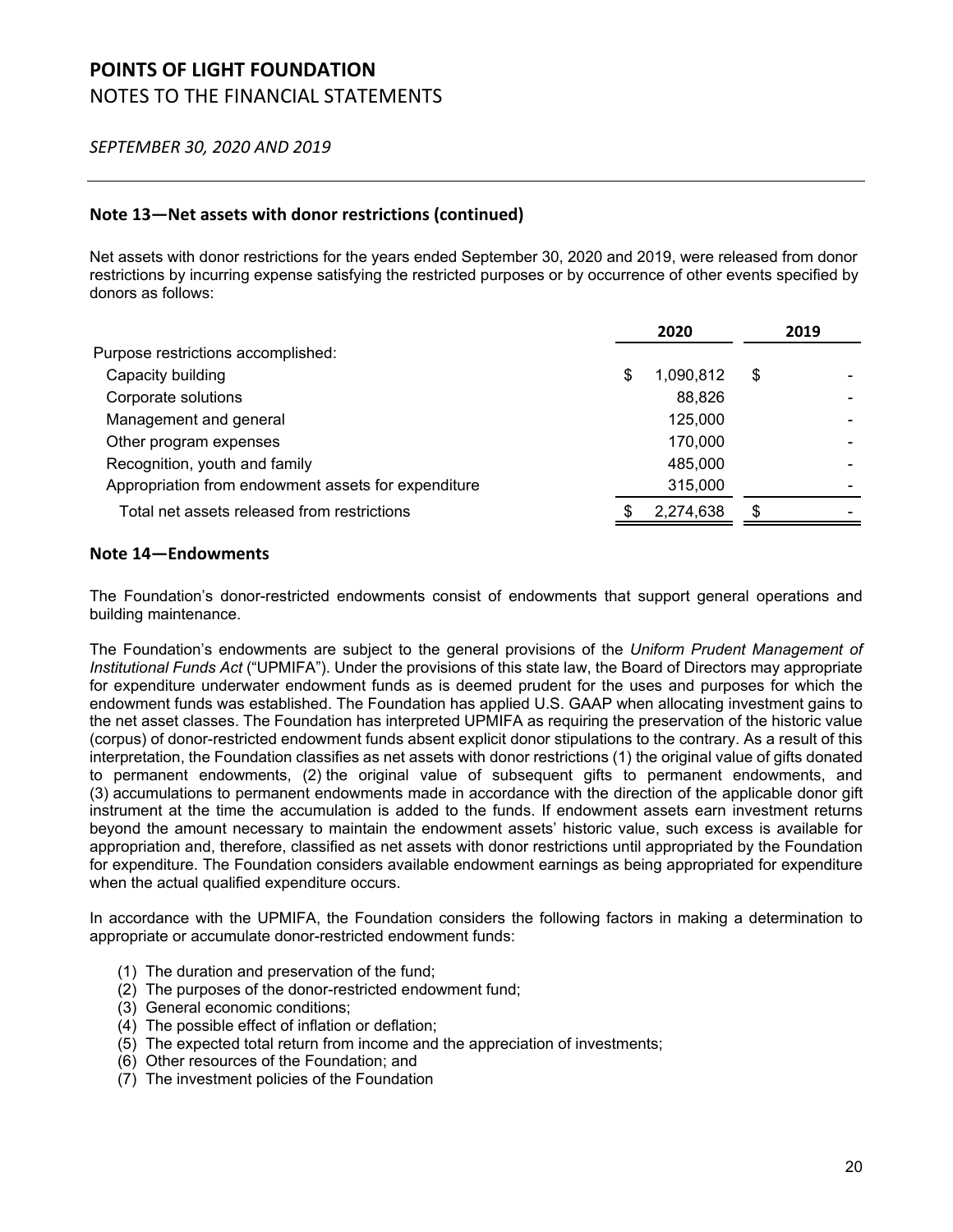*SEPTEMBER 30, 2020 AND 2019*

### **Note 14—Endowments (continued)**

At September 30, 2020 and 2019, the Foundation had the following endowment net assets composition:

| <b>September 30, 2020</b>                                                                                                                                        | <b>Without Donor</b><br><b>Restrictions</b> |     | <b>With Donor</b><br><b>Restrictions</b> |    | Total                |
|------------------------------------------------------------------------------------------------------------------------------------------------------------------|---------------------------------------------|-----|------------------------------------------|----|----------------------|
| Original donor restricted gift amounts required to be<br>maintained into perpetuity by the donor<br>Accumulated investment earnings                              | \$                                          | \$  | 6,027,720<br>894,665                     | S  | 6,027,720<br>894,665 |
| Endowment net assets                                                                                                                                             |                                             | \$. | 6,922,385                                | S  | 6,922,385            |
| <b>September 30, 2019</b><br>Original donor restricted gift amounts required to be<br>maintained into perpetuity by the donor<br>Accumulated investment earnings | \$                                          | \$  | 6,027,720<br>687,301                     | \$ | 6,027,720<br>687,301 |
| Endowment net assets                                                                                                                                             | \$                                          | \$  | 6,715,021                                | S  | 6,715,021            |

Changes in endowment net assets for the years ended September 30, 2020 and 2019 are as follows:

|                                                                                                 | September 30, 2020                          |  |    |                                          |    |              |
|-------------------------------------------------------------------------------------------------|---------------------------------------------|--|----|------------------------------------------|----|--------------|
|                                                                                                 | <b>Without Donor</b><br><b>Restrictions</b> |  |    | <b>With Donor</b><br><b>Restrictions</b> |    | Total        |
| Endowment net assets, October 1, 2019                                                           | \$                                          |  | \$ | 6,715,021                                | \$ | 6,715,021    |
| Contributions<br>Investment return, net<br>Appropriation of endowment                           |                                             |  |    | 522,364                                  |    | 522,364      |
| assets for expenditure                                                                          |                                             |  |    | (315,000)                                |    | (315,000)    |
| Endowment net assets, September 30, 2020                                                        |                                             |  | \$ | 6,922,385                                | \$ | 6,922,385    |
|                                                                                                 | September 30, 2019                          |  |    |                                          |    |              |
|                                                                                                 |                                             |  |    |                                          |    |              |
|                                                                                                 | <b>Without Donor</b>                        |  |    | <b>With Donor</b>                        |    |              |
|                                                                                                 | <b>Restrictions</b>                         |  |    | <b>Restrictions</b>                      |    | <b>Total</b> |
| Endowment net assets, October 1, 2018                                                           | \$                                          |  | \$ | 6,547,353                                | \$ | 6,547,353    |
| Contributions<br>Investment return, net<br>Appropriation of endowment<br>assets for expenditure |                                             |  |    | 167,668                                  |    | 167,668      |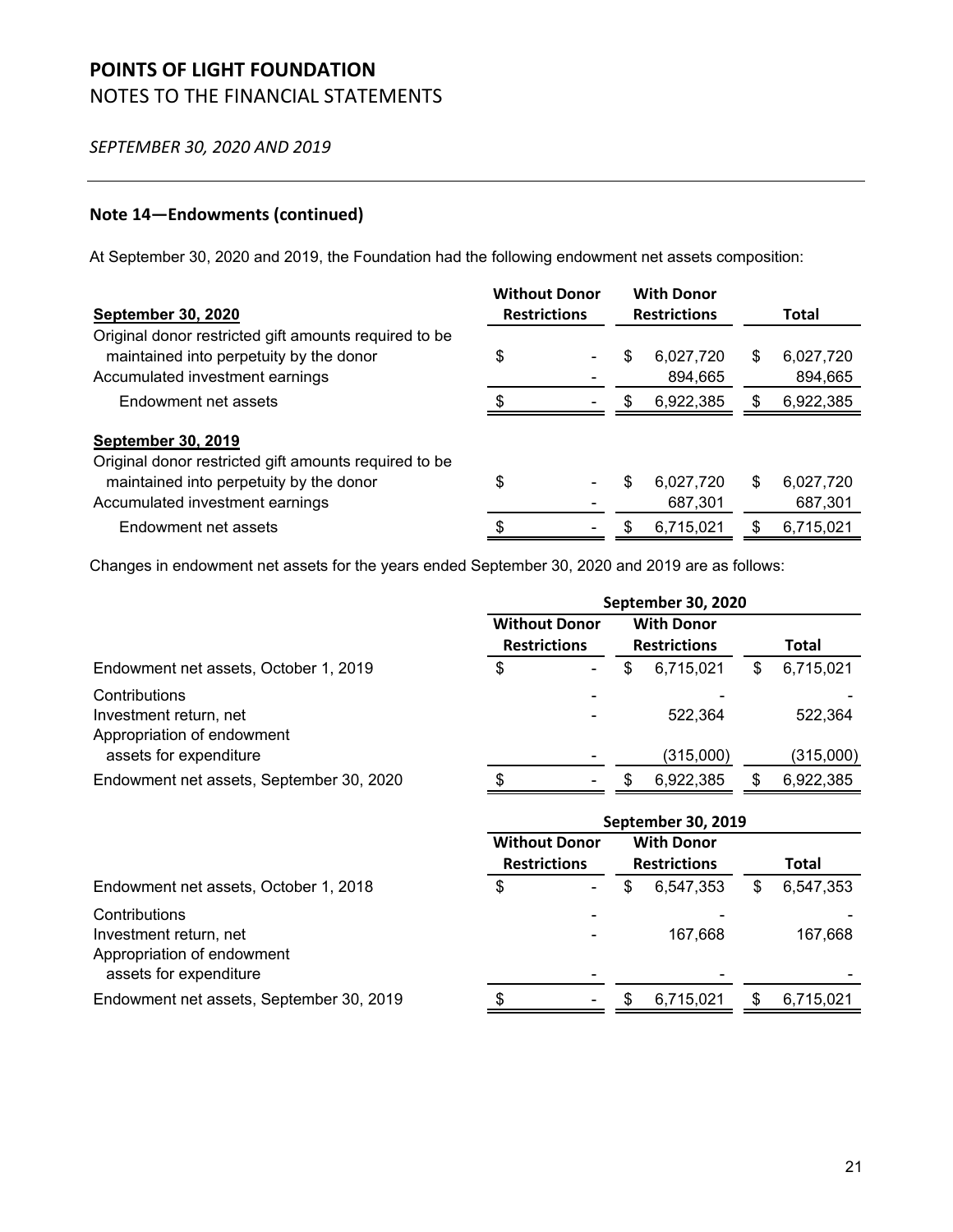*SEPTEMBER 30, 2020 AND 2019*

### **Note 14—Endowments (continued)**

From time to time, the fair value of assets associated with individual donor-restricted endowment funds may fall below the level the Foundation is required to retain as a fund of perpetual duration pursuant to donor stipulation or UPMIFA. The Foundation has interpreted UMPIFA to permit spending from underwater endowments in accordance with prudent measures required under law. At September 30, 2020, funds with an original gift value of \$750,000, fair values of \$724,128 and deficiencies of \$25,872 were reported in net assets with donor restrictions. There were no such deficiencies at September 30, 2019. These deficiencies resulted from approved appropriation of endowment fund earnings that was deemed prudent by the Board of Directors of the Foundation and approved by the donor.

The Foundation has adopted investment and spending policies for endowment assets that attempt to provide a predictable stream of funding to programs supported by its endowment, while seeking to maintain the purchasing power of the endowment assets. Under this policy, the endowment assets are invested in a manner that is intended to produce results that exceed the price and yield results of relevant market indices while assuming a moderate level of investment risk.

In order to satisfy its long-term rate of return objectives, the Foundation's investment strategy is to approximate the returns of a balanced portfolio that is 60% stock and 40% bonds. The performance guideline for a balanced portfolio would be the S&P 500 for the stock portion, the Barclays Aggregate Bond index for the bonds, and the U.S. Treasury Bill (3 Month) for the cash. The Foundation guideline allows the portfolio allocation to be adjusted to move anywhere between 50% to 70% stock and 30% to 50% bonds, allowing to maintain up to a 10% cash balance. The Foundation portfolio is a diversified balanced portfolio. The overall diversified balanced approach is a moderate risk approach.

The Foundation has a policy (the spending policy) of appropriating for expenditure annually 5% of its endowment fund's average fair value as measured over a three-year market period. In establishing this policy, the Foundation considered the long-term expected return on its endowment. Accordingly, over the long-term, the Foundation expects the current spending policy to allow its endowment to grow annually. This is consistent with the Foundation's objective to maintain the purchasing power of endowment assets held in perpetuity or for a specified term, as well as to provide additional real growth through new gifts and investment return.

### **Note 15—Risks and uncertainties**

In March 2020, the World Health Organization declared the outbreak of a novel coronavirus ("COVID-19") a global pandemic, which continues to spread throughout the world and has adversely impacted global commercial activity and contributed to significant declines and volatility in the financial markets. As a result of the spread of COVID-19, economic uncertainties have arisen, which may likely negatively impact operating results of the Foundation. Other financial impacts could occur though such potential impact is unknown at this time.